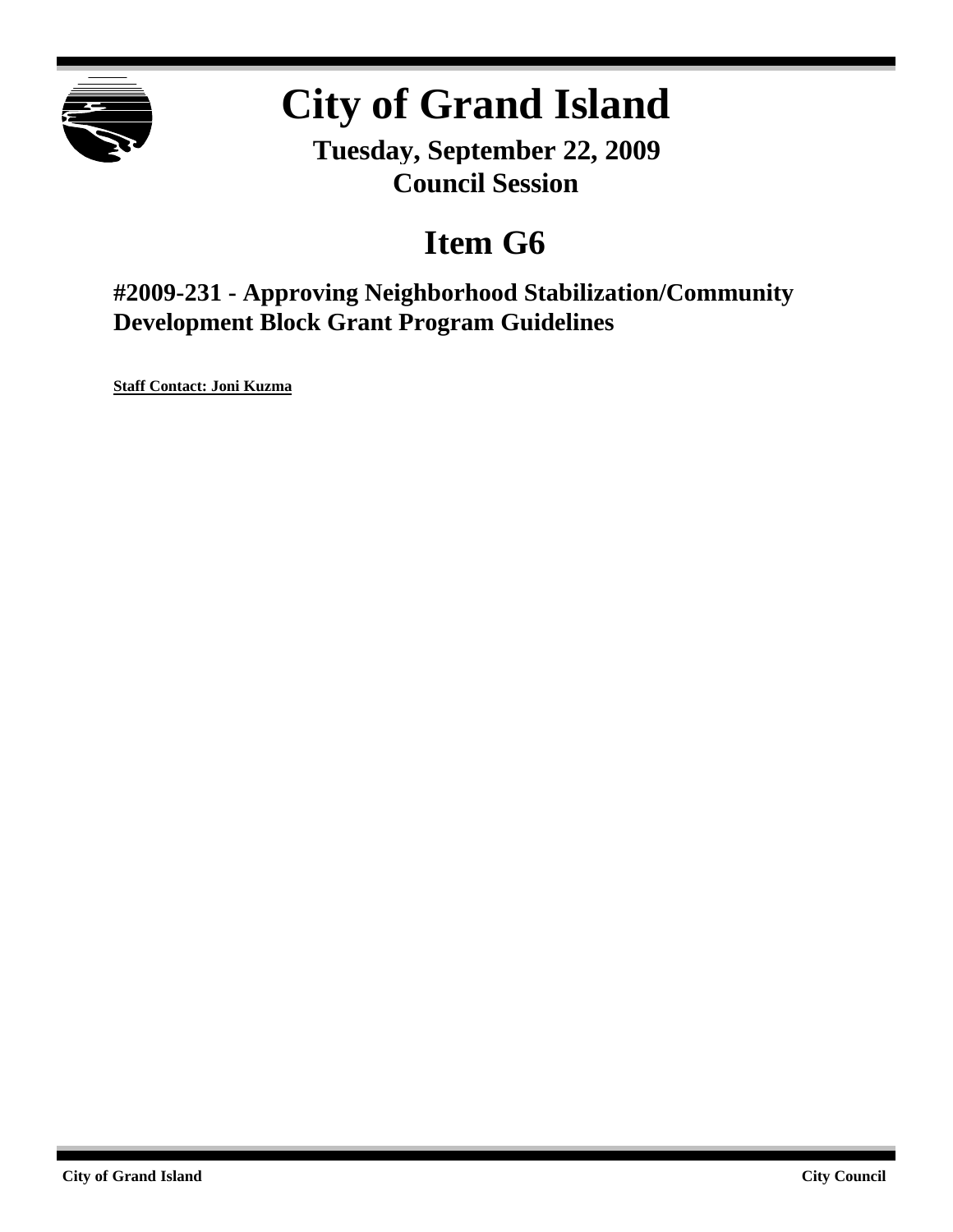## **Council Agenda Memo**

| From:           | Joni Kuzma, Community Development                          |  |
|-----------------|------------------------------------------------------------|--|
| <b>Meeting:</b> | September 22, 2009                                         |  |
| Subject:        | Approving Neighborhood Stabilization Program<br>guidelines |  |
| Item $#$ 's:    | $G-6$                                                      |  |
| $Presenter(s):$ | Joni Kuzma, Community Development Administrator            |  |

## **Background**

The City of Grand Island has been awarded a \$993,000 Neighborhood Stabilization Program 1 grant from the Nebraska Department of Economic Development to acquire and demolish six vacant and blighted structures for redevelopment with new housing. These funds were generated from Title III Division B of the Housing and Economic Recovery Act of 2008 that appropriated funds for emergency assistance for the redevelopment of abandoned and foreclosed upon homes and residential properties.

The Neighborhood Stabilization Program 1 (NSP 1) grant is new to the Department of Economic Development and is required to meet Department of Housing and Urban Development (HUD) regulations, as well as the regular Community Development Block Grant (CDBG) program regulations. Acquisition/Demolition Guidelines and Direct Subsidy Guidelines for First-Time Homebuyers have been created to meet both HUD and Block Grant requirements. Subordination Guidelines that govern both NSP 1 and CDBG deferred payment, forgivable loan or grant funds have also been updated for approval.

## **Discussion**

Community Development staff, in coordination with the Department of Economic Development, have developed guidelines that regulate the use of Neighborhood Stabilization Program 1 grant funds. The guidelines proposed for approval are

1. NSP 1 Acquisition/Demolition Program Guidelines

2. NSP 1 Direct Subsidy for First-Time Homebuyers Guidelines

3. Subordination Guidelines

The guidelines must be approved by Council prior to submission to the Department of Economic Development for final approval.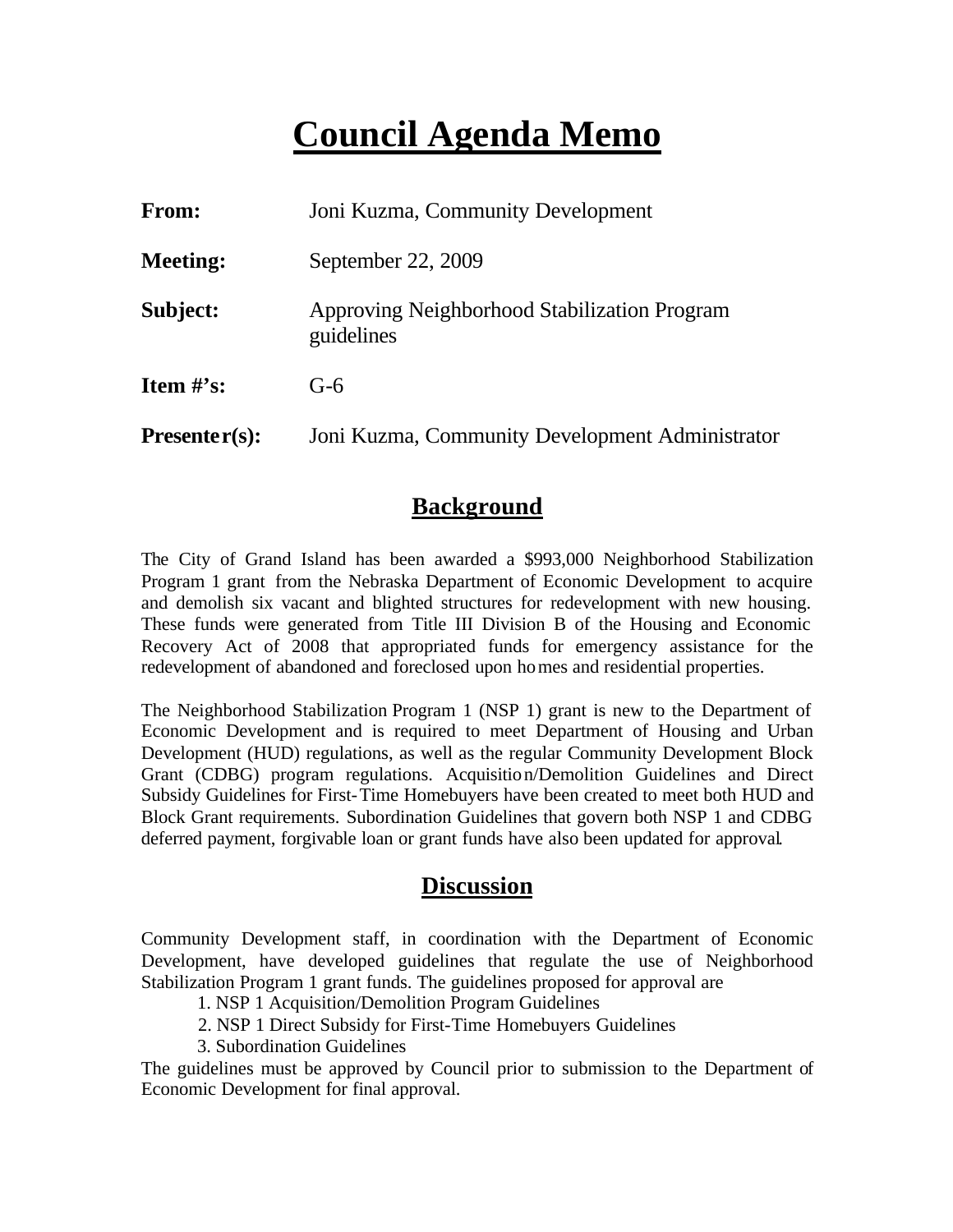## **Alternatives**

It appears that the Council has the following alternatives concerning the issue at hand. The Council may:

- 1. Move to approve<br>2. Refer the issue to
- Refer the issue to a Committee
- 3. Postpone the issue to future date
- 4. Take no action on the issue

## **Recommendation**

City Administration recommends that the Council approve the Neighborhood Stabilization Program 1 and Subordination Guidelines.

## **Sample Motion**

Move to approve the Neighborhood Stabilization Program 1 and Subordination Guidelines.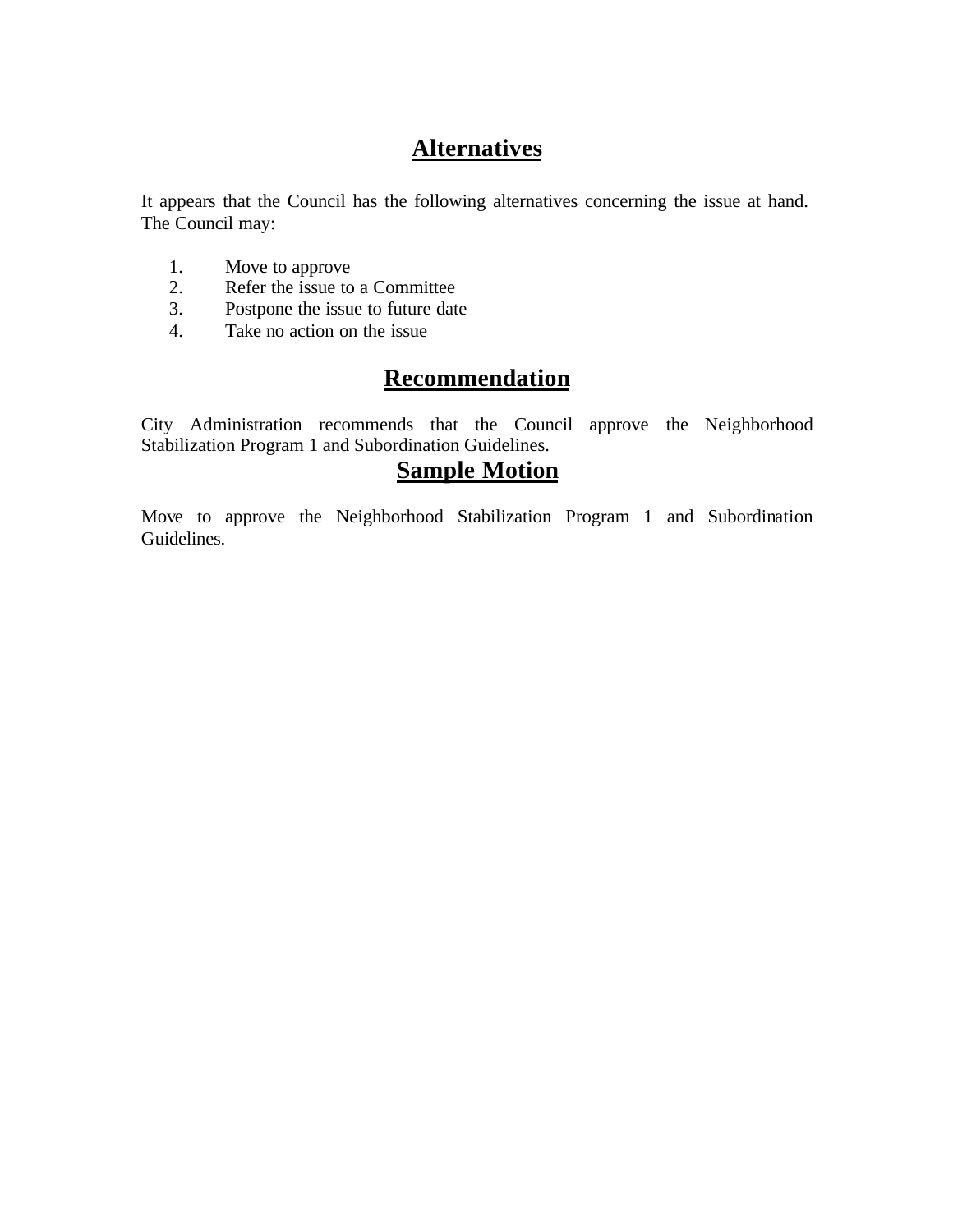

### **SUBORDINATION GUIDELINES for City of Grand Island Community Development Block Grant Housing Programs**

- 1) Community Development will subordinate within the following conditions:
	- a. Re-financing the original home loan to reduce the amount of interest paid or to reduce the amount of the original monthly payment.
	- b. Re-financing the original home loan for debt consolidation.
	- c. Only one subordination per person for the duration of the program in which they participated.
	- d. Loans must be with a NIFA or an FHA approved lender, unless it is an interest rate reduction loan and the loan amount does not increase. Only then will other consideration be given for another banking institution.
	- e. There may be extenuating circumstances attached to a subordination request. Community Development staff will consider each client on a case by case basis.
	- **f. All subordination requests must be submitted to the Community Development Division at least 15 days prior to a regularly scheduled City Council meeting. All subordinations must be approved by the Grand Island City Council before agreements can be signed. If changes are made to the final HUD statement after the 15 day requirement, the document will be rejected and the process will need to start over and be rescheduled for another Council meeting.**
	- g. The dollar amount of the loan recorded on the filed Subordination document must not exceed the loan amount submitted to the City on the HUD statement and the City's lien must be secured in full.
- 2) Community Development will not subordinate if the following conditions exist:
	- a. There will not be adequate equity in the housing unit to cover both the new first mortgage and the existing City of Grand Island lien after refinancing is completed.
	- b. Applicant has previously been granted one (1) subordination request during the period of eligibility of the program.
	- c. Other conditions exist that may increase the dollar amount of the original mortgage.

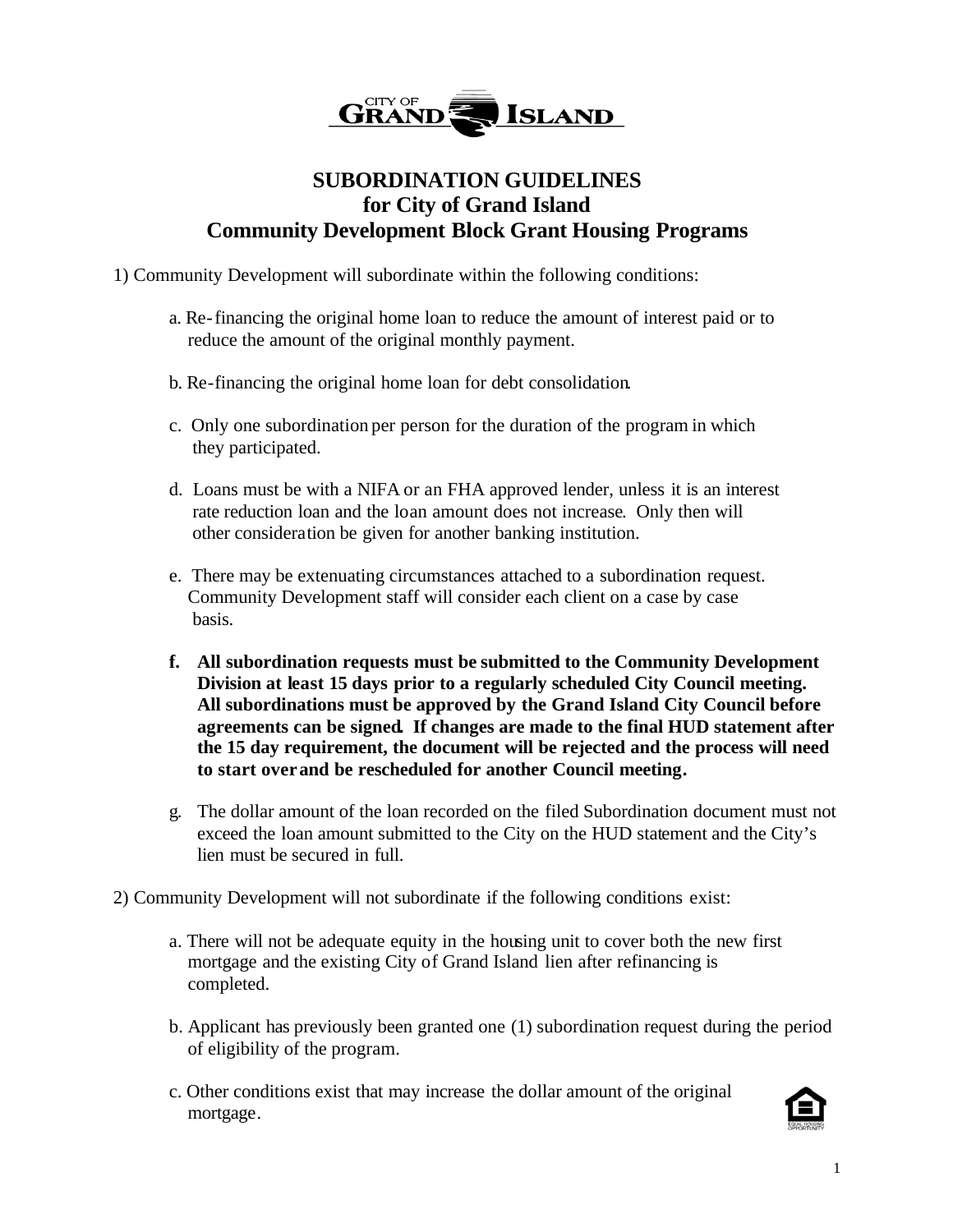**These Community Development Block Grant Subordination guidelines were adopted by the Grand Island City Council on September 22, 2009 at a regularly scheduled Council meeting. Meeting minutes are on file with the City and available by request.** 

|                                | $9 - 22 - 09$ |
|--------------------------------|---------------|
| <b>Margaret Hornady, Mayor</b> | Date          |
|                                |               |

**Resolution #\_\_\_\_\_\_\_\_\_\_\_\_\_\_\_\_**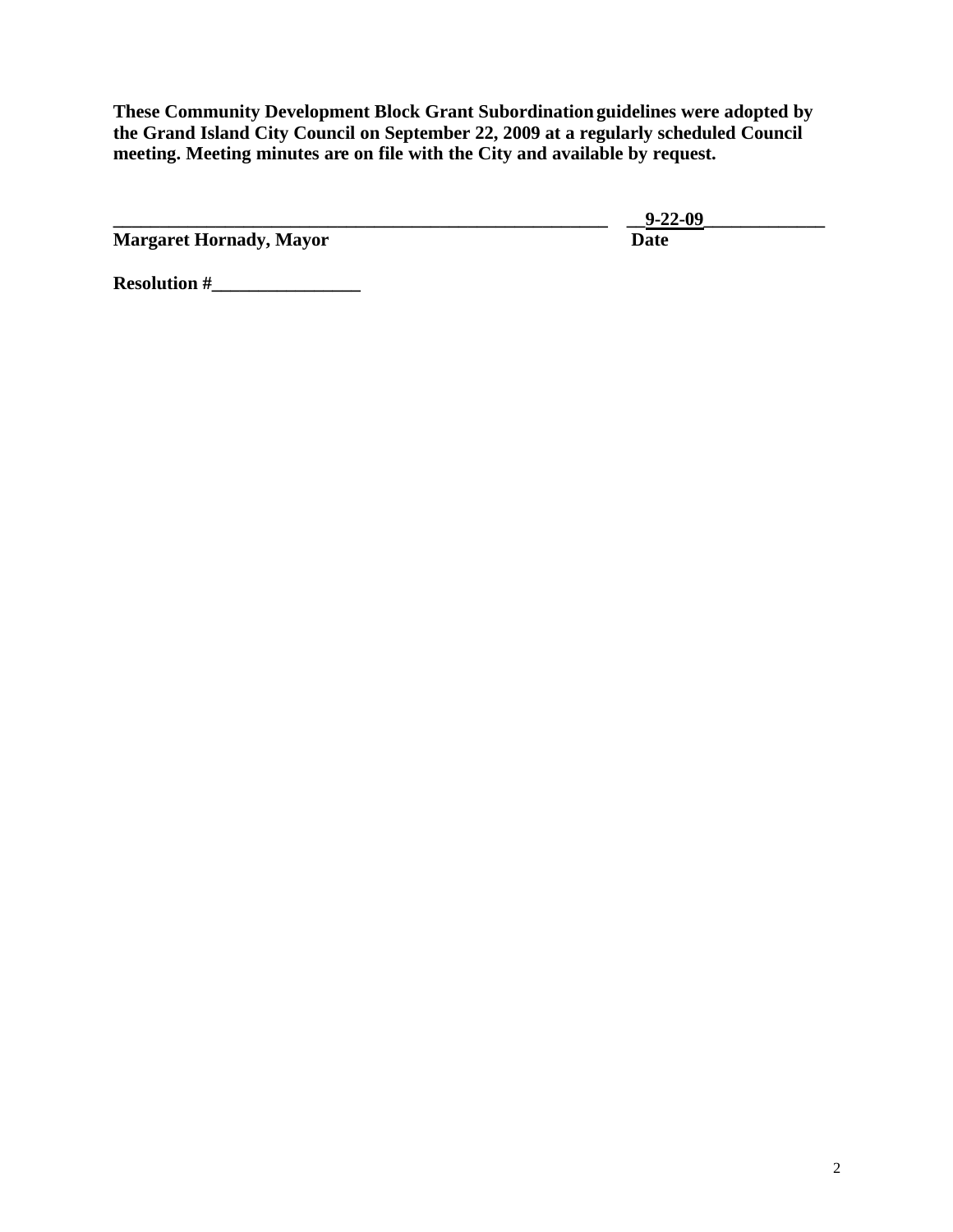

## **NSP 1 ACQUISITION/DEMOLITION PROGRAM GUIDELINES**

#### **PURPOSE**

It is the main goal of the Neighborhood Stabilization Program 1 (NSP 1) is to assist eligible communities to acquire and/or demolish blighted structures for future redevelopment. The program will prevent the spread of blight and its influence, provide assistance to those of the greatest need, and improve the availability and desirability of future redevelopment, which will increase the attractiveness of existing neighborhoods, and increase local employment. This program will be operated by the City of Grand Island. The Grand Island City Council is responsible for the establishment of the following guidelines.

#### **DEFINITION OF BLIGHTED STRUCTURE**

Blighted structures will follow the Nebraska Department of Economic Development (DED) Community Development Block Grant (CDBG) NSP 1 definition. "This definition includes, but is not limited to, "any dwelling, garage, outbuilding, warehouse, commercial building or any other structure or part of a structure, which: because of the effects of fire, wind, flood, or other natural disaster; because of physical deterioration; or, because of demolition, or partial demolition, not carried out to completion within a reasonable period of time. This structure is not habitable as dwelling, or, in the case of a non-dwelling structure, is no longer useful for the purpose for which the non-dwelling structure was intended, and which has been designated by the City as detrimental to the public health or safety in its present condition and use."

#### **1.0 APPLICANT ELIGIBILITY**

#### **1.1 General (Conflict of Interest)**

No member of the governing body, official, employee, agent or member of their immediate family of the City of Grand island who exercises policy, decision-making functions or responsibilities in connection with the planning and implementation of the NSP program shall directly or indirectly benefit from this program, unless the Nebraska Department of Economic Development (DED) has granted written exception to that member. This prohibition shall continue for one year after an individual's relationship with the City ends. Any other employee, officer, or board member may be eligible , but will be treated no differently in the determination of applications accepted for funding.

#### **2.0 PROPERTY ELIGIBILITY**

#### **2.1 Location**

The structures to be acquired and/or demolished will be located in the community of Grand Island that are eligible for NSP 1 funds as defined by DED in Exhibit M of the original grant application. The eligible zip code areas are 68801 and 68803.

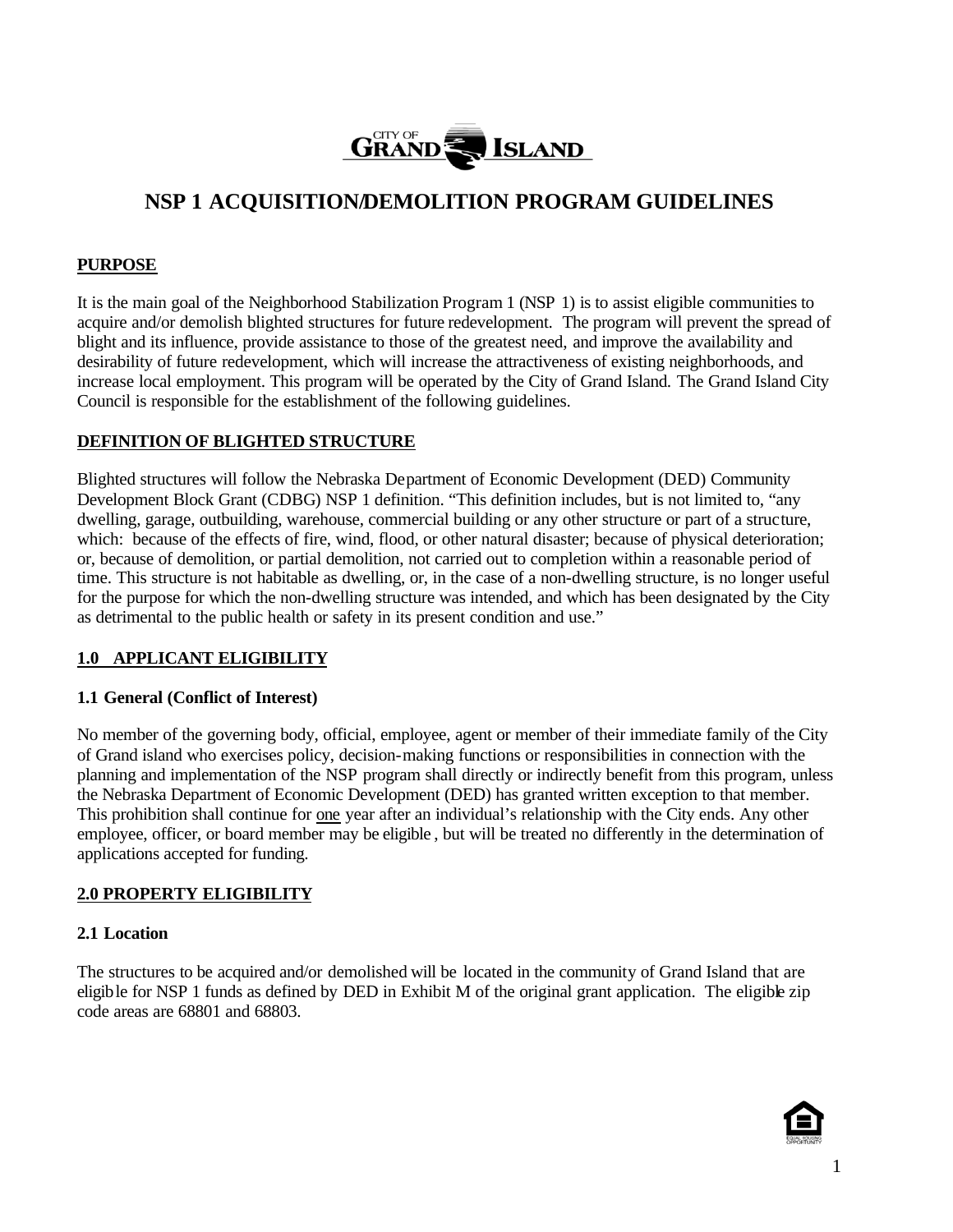#### **2.2 Unit Characteristics**

Only vacant and blighted units (residential) will be eligible for demolition. A vacant property is defined as property that is not inhabited by any person for any dwelling purpose for at least 90 days.

#### **2.3 Condition**

Prior to demolition the unit will need to be determined vacant and blighted by the City building Department or a qualified inspector. The inspector will be required to complete an approved "structure condition survey" form, which will be provided by the City. The City will also review and certify the report. Structure photographs and other information will be reviewed and approved by the Department of Economic Development Community Development Block Grant (DED CDBG) Contract Manager prior to the start of any demolition occurrence. Documentation must be completed to verify that the structure meets the Department of Economic Development NSP1 definition of "blighted structure". This documentation must be certified by the DED CDBG Certified Administrator

#### **2.4 Environmental Review**

Agencies requiring compliance with historic designations, floodplains, archeological significance, hazardous material (i.e. lead paint, asbestos), etc. will be consulted prior to acquisition and/or demolition. Any and all required permits will be obtained prior to demolition. A unit determined by such agencies to have unresolvable compliance issues will not be eligible for demolition.

#### **3.0 TYPE OF FINANCIAL ASSISTANCE**

#### **3.1 NSP Program**

The City will negotiate a purchase price or other means of acquisition with the owner of an eligible property. The purchase price must be below 1% of the fair market price as determined by a third party appraiser. The purchase price may not exceed \$60,000, depending on available grant funds. Properties eligible for purchase and/or demolition will be scored and ranked on a set of predetermined criteria. Following completion of scoring and ranking, the City will purchase and demolish properties until funding is gone.

Potential properties for acquisition may be solicited from interested property owners through public notice (Grand Island Independent, other electronic and print media) and direct mailing. Property owners will have opportunity to submit property information for a period of at least15 days from either the publication or direct contact dates. Each property will be scored on the criteria noted in section 3.3.

A committee comprised of at least one staff member from Community Development Division, Regional Planning, and the Building Departments will review proposals. Property owners will be notified in writing of the City's interest in negotiating for purchase of their property. Properties that do not meet at the scoring criteria of vacancy standards, blighted criteria, 1% below market value purchase price, and redevelopment potential will not be eligible for the program. Property owners of ineligible or non-selected properties will be notified in writing.

The City must acquire properties at a cost at least 1% below the fair market price. Demolition may not begin until the lien holder and property owner provide written permission to the City to demolish. The property title transfer to the City after purchase may serve as written permission.

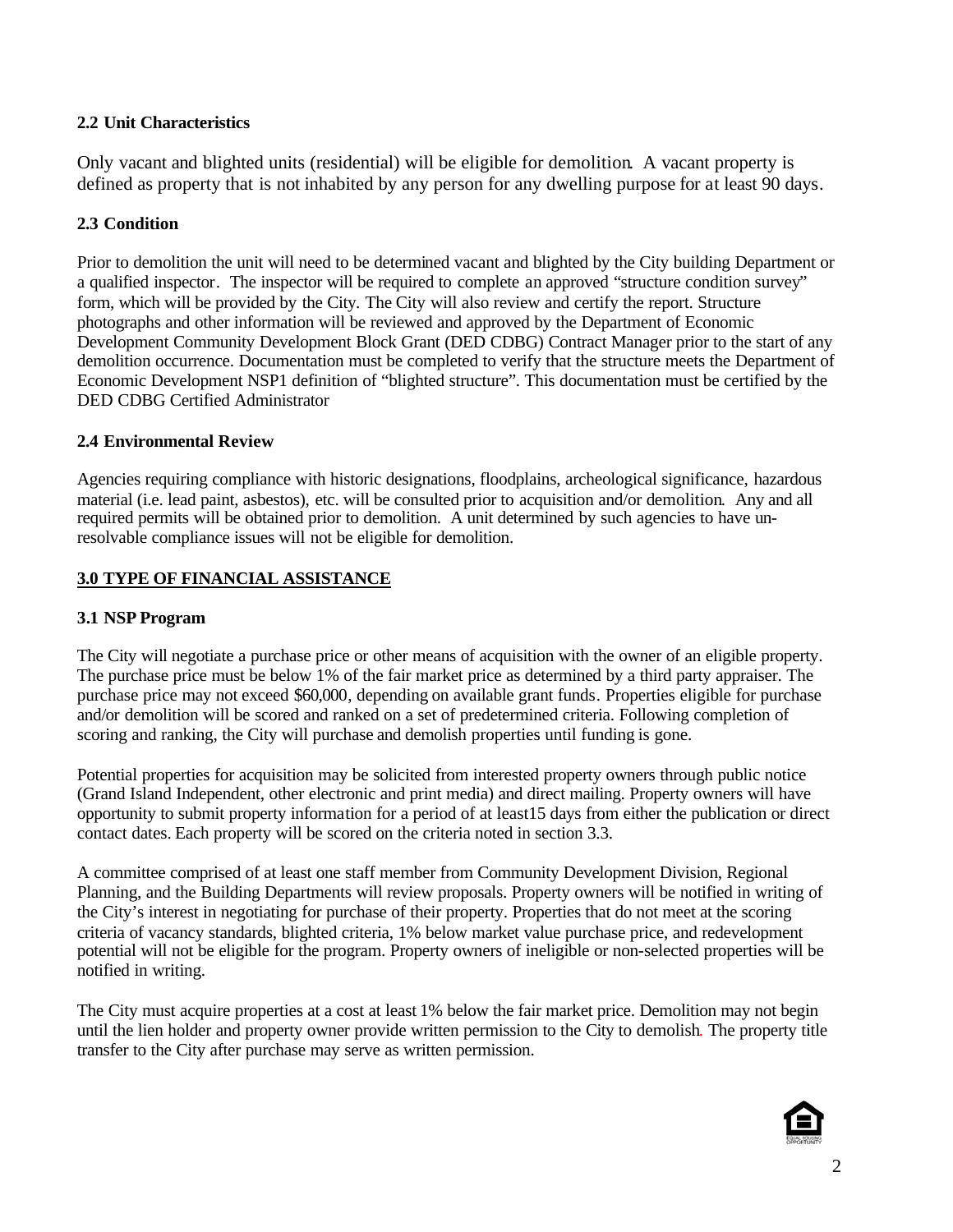#### **3.2 Demolition funds**

The City will follow City Code Chapter 27 with regard to Procurement in selection of demolition services.

#### **3.3 Scoring Criteria**

 Property may only be considered for scoring if it meets basic threshold requirements for program eligibility including vacancy and blighted standards may be purchased for 1% less than fair market value, and environmental review does not result in findings.

#### Scoring Criteria

| 5                                                                     |
|-----------------------------------------------------------------------|
| b. Property located in an area designated as Blighted and Substandard |
| 5                                                                     |
| 5                                                                     |
|                                                                       |
|                                                                       |
|                                                                       |
| $\boldsymbol{0}$                                                      |
| $\mathfrak 3$                                                         |
| 5                                                                     |
| $\overline{7}$                                                        |
|                                                                       |
| $\boldsymbol{0}$                                                      |
| $\mathfrak{Z}$                                                        |
| 5                                                                     |
| $\overline{7}$                                                        |
|                                                                       |
| $\boldsymbol{0}$                                                      |
| $rac{3}{5}$                                                           |
|                                                                       |
| $\overline{7}$                                                        |
|                                                                       |
| 3                                                                     |
| $\overline{3}$                                                        |
|                                                                       |
| $\boldsymbol{0}$                                                      |
| $\frac{3}{5}$                                                         |
|                                                                       |
| $\overline{7}$                                                        |
|                                                                       |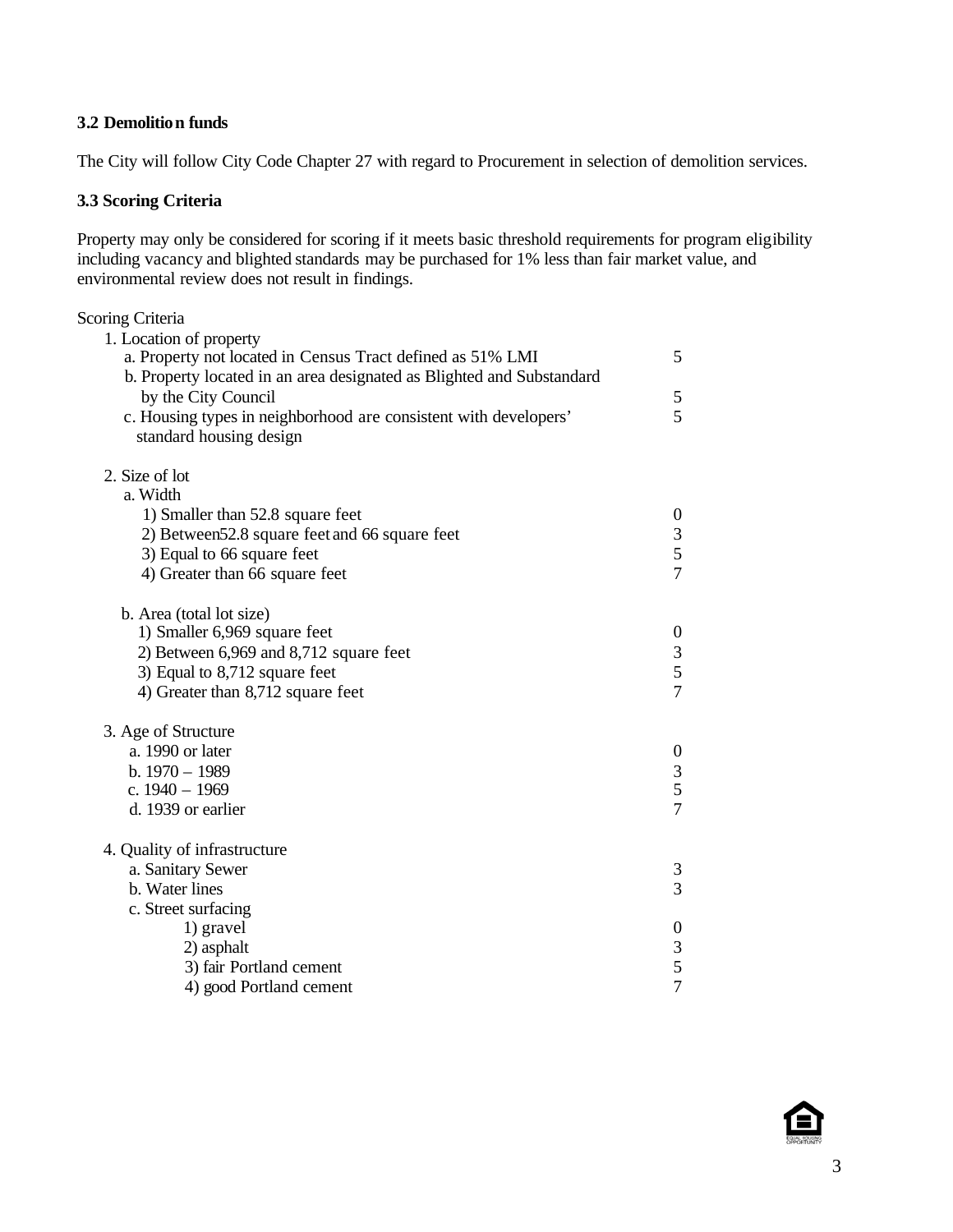| 5. Property tax status                                           |                  |
|------------------------------------------------------------------|------------------|
| a. Property taxes paid current                                   | $\boldsymbol{0}$ |
| b. Property taxes six (6) months delinquent                      | 3                |
| c. Property taxes twelve (12) months delinquent                  | 5                |
| d. Property taxes delinquent for greater than twelve (12) months | 7                |
| 6. Assessed value                                                |                  |
| a. Greater than \$80,000                                         | $\boldsymbol{0}$ |
| b. \$60,000 to \$79,999                                          | $\mathfrak{Z}$   |
| c. \$40,000 to \$59,999                                          | 5                |
| d. Less than $$40,000$                                           | 7                |
| 7. Property cannot be used for fire training                     | 5                |
| 8. Timeline for acquisition/demolition                           |                  |
| a. Property can be under contract 180 days or more               | $\boldsymbol{0}$ |
| b. Property can be under contract 180 days or less               | 3                |
| c. Property can be under contract in 120 days or less            | 5                |
| d. Property can be under contract in 60 days or less             | 7                |
|                                                                  |                  |

TOTAL POSSIBLE POINTS 75

In case of a tie, the oldest structure may receive priority. If there is no difference in age of structure, the larger lot size may be given priority. If the tie cannot be broken through differences in scoring criteria, properties may be selected through a lottery process.

#### **4.0 DEMOLITION PROCESS**

Upon decision by the City of Grand Island to fund acquisition/demolition projects based upon the priority ranking from the scoring process, the following steps will be taken:

- 1. Property will be inspected
- 2. Third party appraisal conducted
- 3. Required photos and documentation completed and submitted to DED for approval
- 4. Negotiations for purchase price occurred
- 5. Environmental Review conducted
- 6. Contractor for demolition procured
- 7. Proper permits will be obtained
- 8. Property demolished
- 9. Property is inspected

#### **5.0 GRIEVANCE PROCEDURE**

In the event that any applicant feels he/she has been unfairly treated or discriminated against during the process of selection for the direct subsidy program, he/she may appeal the decision, specifying the complaint in writing to the Community Development Division for their consideration. A written appeal must be submitted to Community Development staff within 15 calendar days after notification of the decision.

The Community Development Advisory Committee will review the appeal and determine a course of action as appropriate. If needed, the Advisory Committee will make a recommendation to support or overturn the decision of Community Development staff within 45 days of receipt of the written appeal. The decision will be in writing and mailed to the applicant.

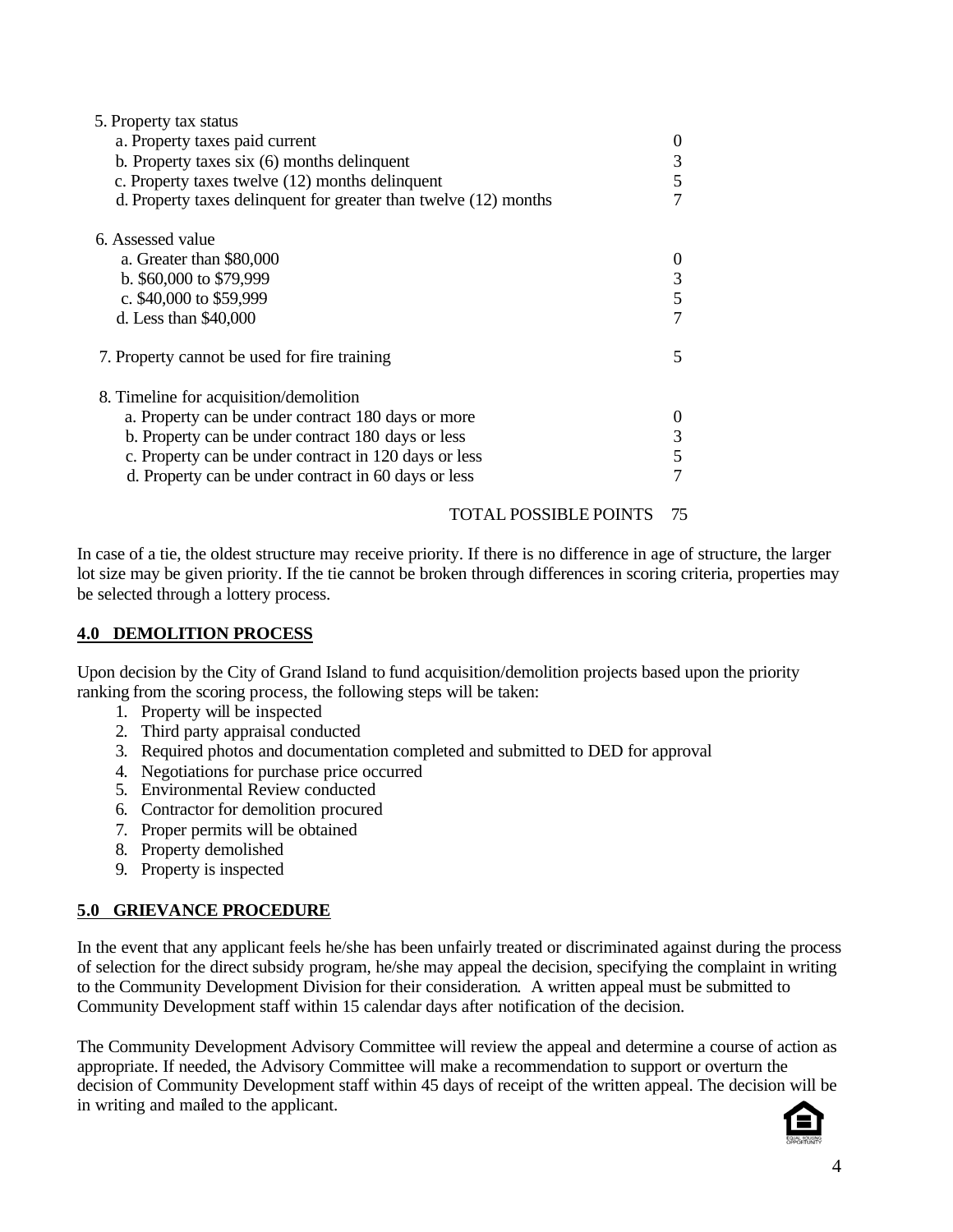If a satisfactory resolution cannot be attained as a result of this meeting, the Advisory Committee may make a recommendation to the Grand Island City Council who can make the final determination for resolution.

#### **6.0 AMENDMENTS TO PROGRAM GUIDELINES**

In an ongoing effort to improve the quality of the City of Grand Island NSP Program, the City will accept suggestions from the public, program participants, contractors, program staff, or members of the Grand Island City Council with regard to program guideline amendments. All suggestions received will be taken under consideration by the City. Upon approval of NEDED and adoption by the Grand Island City Council, the amendment will be included in the program guidelines.

#### **7.0 OFFICIAL CONTACT OFFICE**

The place of contact for this program shall be the City of Grand Island, City Hall,  $100 E$ . 1<sup>st</sup> St., Grand Island, Nebraska. Any grievances, suggestions, or requests for information should be directed to this office. This in no way shall be construed to limit other interested parties from distributing information about the program or receiving suggestions for amendments to the program. All grievances shall be directed to the City in writing.

#### **NSP 1 Program Guidelines Approval**

**These NSP guidelines are hereby approved by action of the Grand Island City Council for the City of Grand Island this 22nd day of September, 2009**

|                                | $9 - 22 - 0$ |
|--------------------------------|--------------|
| <b>Margaret Hornady, Mayor</b> | Date         |

**Resolution # \_\_\_\_\_\_\_\_**

|                                         |       | These NSP 1 guidelines are hereby approved by the Nebraska Department of Economic Development |
|-----------------------------------------|-------|-----------------------------------------------------------------------------------------------|
| (NDED) this $\rule{1em}{0.15mm}$ day of | ,2009 |                                                                                               |

**DED Representative Date**

 $\_$ 

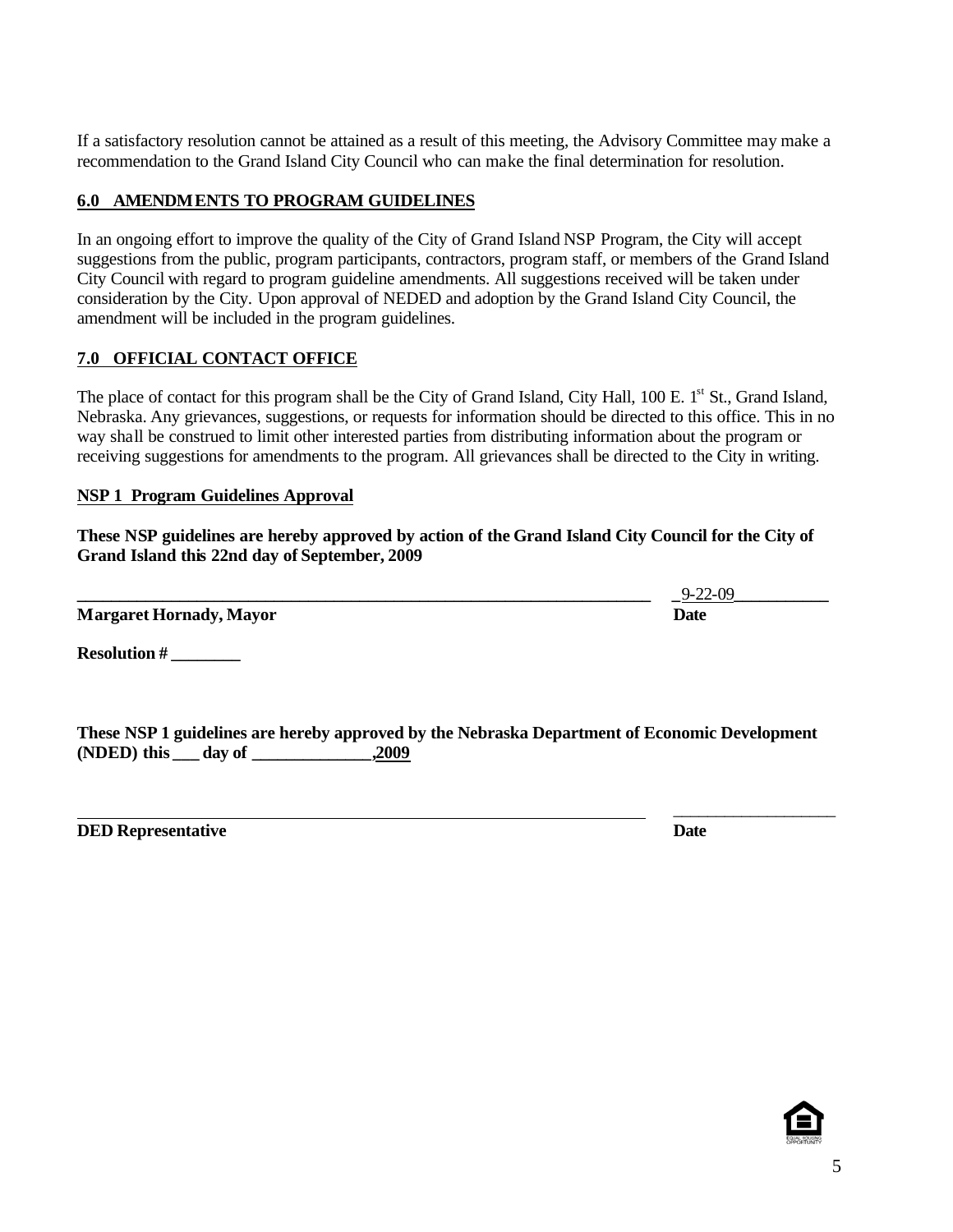

The City of Grand Island provides home ownership opportunities for low-income, firsttime persons through direct subsidy loans to help purchase a home. With NSP 1 funds, the City plans to target low to moderate income first-time homebuyers in eligible zip code areas: 68801 and 68803. The geographical project area is located within the city limits of Grand Island.

The City has received Community Development Block Grant funds from the Nebraska Department of Economic Development through the Neighborhood Stabilization Program (1) to redevelop demolished or vacant properties and provide direct subsidy loans to eligible, qualifying low-to-moderate-income, first-time homebuyers.

#### **Applicant Eligibility**

Applicants must be first-time homebuyers to be eligible for the subsidy program. A first time homebuyer is generally defined as a person who has not had ownership interest in their principle residence or other residential property at anytime in the last 3 years. Generally all members of a household over age 18 planning to occupy the house must meet the first-time homebuyer eligibility criteria. However, if a parent plans to live with the applicant, the parent does not have to be a first-time homebuyer.

There are two specific exceptions to the first-time homebuyer criteria.

1) If the principal residence has been lost due to legal action (i.e. divorce where no proceeds were realized) or

2) A family member was required to relocate to maintain employment for the same company.

Applicants owning and occupying a mobile home are eligible for first-time homebuyer status. Eligible clients owning a mobile home will be required to sell the unit. Sale proceeds may be applied to the new home purchase or used to reimburse the direct subsidy programafter property obligations are satisfied and if they exceed the asset allowance. An applicant may retain ownership of the mobile home only if rental income (less payment/s due) is counted as personal income. The assessed value of a retained mobile home will be used to determine the applicant asset total.

The Community Development Division will accept applications and qualify persons for the program on a "first-come, first-serve" basis. Applications will be accepted until all slots have been filled with income-qualified and approved persons. Additional applications may be accepted in case an approved applicant cannot achieve program requirements and no longer qualifies for the program. The next available applicant may

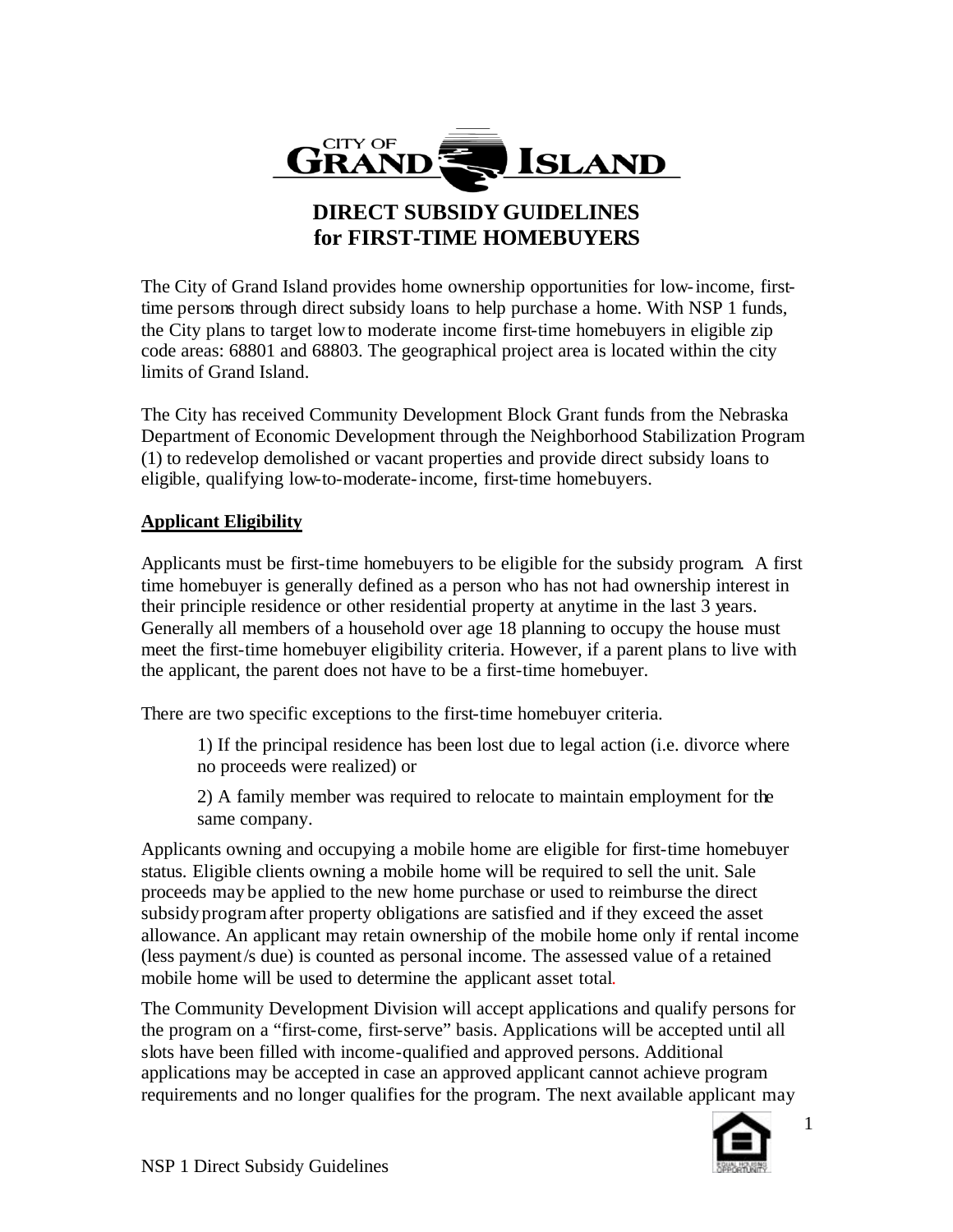then be notified. If more than one application is considered to be equal in approval and acceptance dates, the applicant with the lowest, qualifying household income will be given priority. If income determination does not resolve the tie, the selection of applicant will be based on a lottery.

Applications will be accepted during regular business hours of the Community Development office, Monday through Friday, 8:00 a.m. to 5:00 p.m. Completed applications are kept on file for 6 months from the application date and, unless changes have occurred in the household, generally considered as eligible for the program. All applicants will be notified by letter of approval or denial for the program.

For the NSP 1 program, an applicant must be able to:

- contribute a minimum of \$1000 towards the purchase price,
- secure a first mortgage from a reputable lender,
- attend and complete an approved REACH first-time homebuyer/owner education course or a HUD approved first-time homebuyer course, and
- provide all of the information requested on the Program Checklist.

All applications will be reviewed based on the Fair Housing Act of 1988. Discrimination due to race or color, national origin, religion, sex, age, handicap or familial status will not be allowed.

#### **Geographic Eligibility**

The NSP 1 Program will be confined to the target areas of zip codes 68801 and 68803 within the corporate city limits of Grand Island, Nebraska.

#### **Income Eligibility**

An applicant may not exceed a household income maximum that is at or below 120% Hall County Area Median Income guidelines, adjusted by family size. Household income is the anticipated gross annual income defined by Section 8 Part 5 Program Annual Income with third party verification and meets the definition of 24 CFR 5.609. Households between 60% and 120% are the target population. Applicants with income less than 60% of median may need to acquire additional assistance from other sources to qualify.

The income of all household members age 18 or older will be counted toward total household income, regardless of relationship to the applicant. Income will be verified and documented by Community Development staff. The most current HUD income guidelines will be used to determine eligibility. Any income issue not explicitly defined in these guidelines shall be subject to the current income guidelines as set by the Nebraska Department of Economic Development.

Applicants must: 1) complete a City of Grand Island application package, which includes but is not limited to basic demographic and personal information, income verifications,

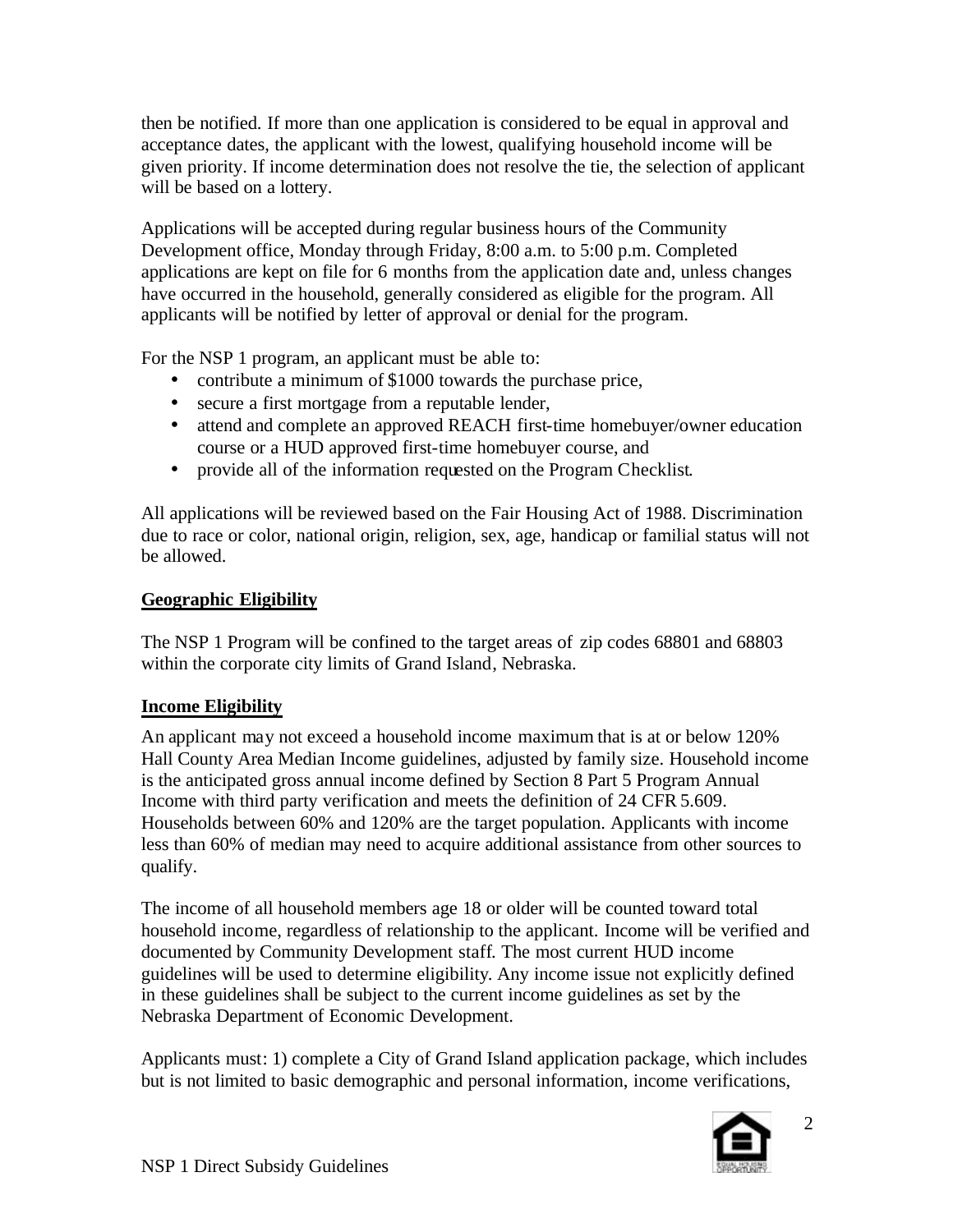checking/ savings/other accounts information, 2) furnish U.S. Individual Tax returns for the previous three (3) years or applicable data, and 3) provide any other documents requested to determine eligibility. A signed copy of tax returns or official forms generated by the IRS must be submitted. Applicants will be required to sign third party verification for employment and to allow the City access to information about all open accounts. Retirement, pension, etc. information must be supplied by the applicant. It is the responsibility of the applicant to obtain and provide needed documents.

Applicants may choose a preferred financing option for the first mortgage. However, the City reserves the right to refuse program eligibility if the amount of the loan will result in a housing payment burden. For this program, housing payments may be considered a burden if the Principal, Interest, Taxes, and Insurance (PITI) exceed 30% of gross income. An applicant with debt that exceeds 45%, including PITI, will not be eligible for program funds until the debt load is reduced below that percentage.

The amount of direct subsidy, combined with the PITI payment, may or may not be based on the income of all adult persons moving into the home. If an adult member of a household chooses not to be included on the Lenders loan documents and/or the Lenders Deed of Trust, the gross income of all adult members may be considered in the amount of assistance provided. In some cases, families who exclude other adult members of the household from the lender loan and lender deed of trust may not qualify for the program. All adult members (excluding qualifying children and or adult parents) of the household must sign the City of Grand Island Loan Documents and Promissory Note. Households that need someone to co-sign Loan Documents will not be eligible.

#### **Applicant Review Process**

Direct Subsidy applications will be available from the Community Development office and accepted during regular business hours, Monday through Friday, 8:00 a.m. to 5:00 p.m. Applications will be tracked by date of completion by applicant and date/time accepted by Community Development staff. Completed applications will be kept on file for a period of six (6) months from the application date. Applications will be reviewed by Community Development staff to determine eligibility for the program and approve or deny the application. The Mayor will sign the Deed of Trust. All applicants will be notified in writing of approval or denial for the program.

#### **First Mortgage Eligibility**

Receipt of a direct subsidy will be contingent on the ability of the applicant to secure a first mortgage or enter into a program to establish sufficient credit to qualify for a first mortgage. The applicant must obtain a mortgage loan from a lender who agrees to comply with bank regulator guidance for non-traditional mortgages. Applicants will be responsible for the selection of the first mortgage lender. However, the City reserves the right to confirm adherence to federal guidelines, require the applicant to apply for a NIFA loan and/or to contact other lenders.

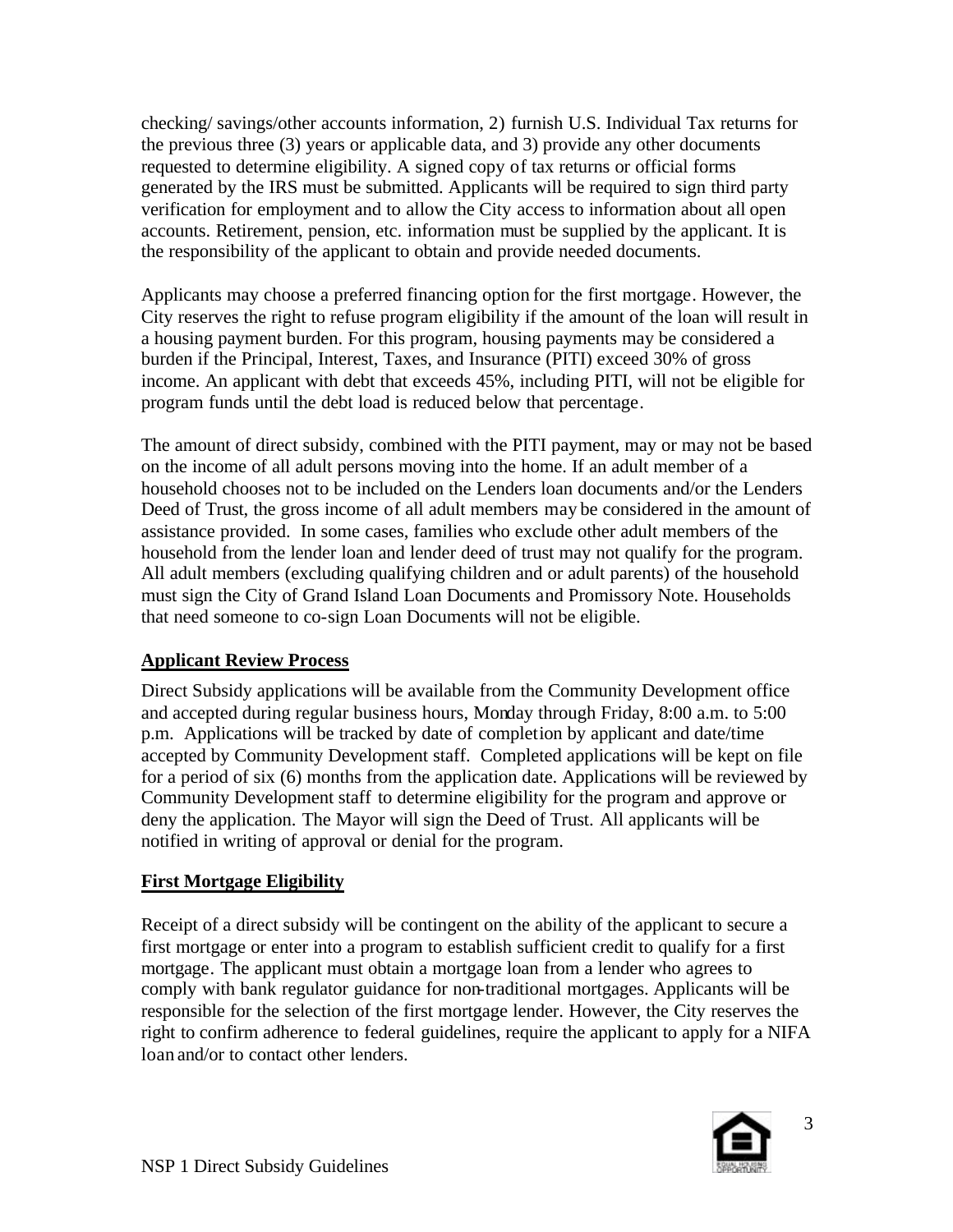#### **Allowable Assets**

Applicant/s shall not have *liquid assets* exceeding \$10,000.00. "Liquid assets" are defined as checking accounts, certificates of deposits, savings accounts, savings bonds, stocks, and bonds. Liquid assets in excess of \$10,000.00 must be liquidated even if a penalty results and used towards the purchase of the home. This may result in a reduction of assistance.

Liquid assets shall *not* include (1) individual retirement accounts (IRA'S), retirement, pension, or welfare plan funds governed by provision of the Employment Retirement Income Security Act (ERISA). 20 U.S. St/St 1001, et seq., or Internal Revenue Code, 26 U.S.C. St/St1, et seq.; or (2) other funds held in employment benefit or investment plans where withdrawal of such shall cause the applicant to incur a tax or other penalty. However, interest from these accounts will be counted as income. Pre-paid funeral arrangements will not be considered as an asset.

Conversion of liquid assets to the above described accounts in order to avoid personal contribution to homeownership will be considered "asset dumping". If this occurs, an applicant will not be eligible for the program for at least two years.

#### **Property Eligibility:**

The purchase price of property that the City may acquire with NSP 1 funds for demolition and redevelopment must be purchased at a cost of at least 1% less than the fair market value as established by a third party appraisal. New construction must meet or exceed the City of Grand Island and the Nebraska Department of Economic Development construction standards, including the following:

- 2006 Edition of International Building Code and International Residential Code with local amendments (adopted by the City 05/01/08)
- 2006 Edition of Uniform Plumbing Code with local amendments. (adopted 04/24/07)
- 2006 Edition of Uniform Mechanical Code with local amendments. (adopted 04/24/07)
- 2008 Edition of National Electrical Code State with local amendments. (adopted 11/01/08)
- 2003 International Energy Conservation Code

For NSP 1 funds, property definitions shall be as follows:

 *Blighted structure.* Blighted structure includes, but is not limited to, any dwelling, garage, outbuilding, warehouse, commercial building, or any other structure or part of a structure, which: (a) because of the effects of fire, wind, flood or other natural disaster; (b) because of physical deterioration; or, (c) because of demolition, or partia l demolition, not carried out to completion within a reasonable period of time; is no longer habitable as a dwelling or, in the case of a non-dwelling structure was intended, and which has been

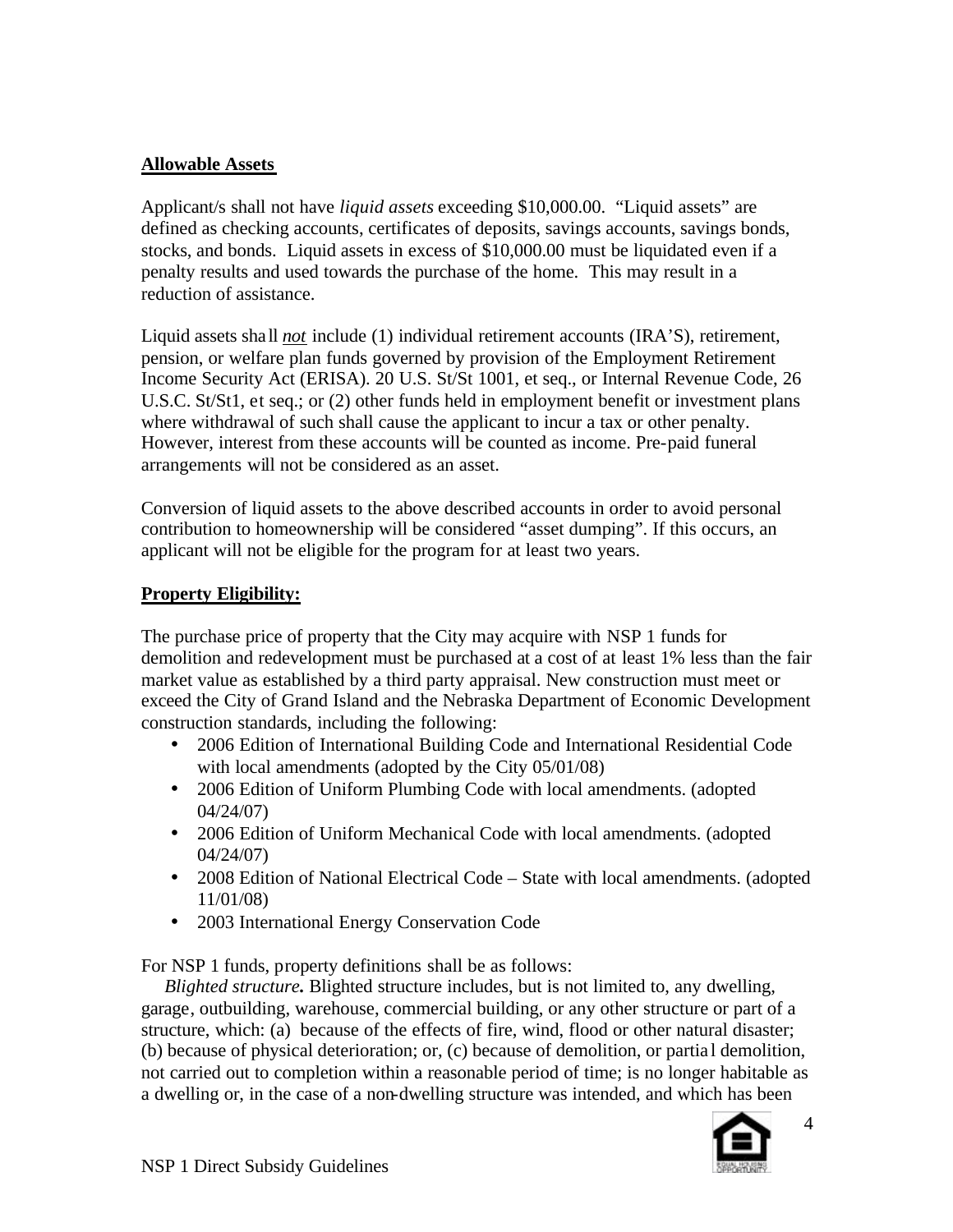designated by a State CDBG-recipient unit of local government or non-profit organization as detrimental to the public health or safety in its present condition and use.

 *Vacant:* Properties that are not inhabited by any person for any dwelling purpose for at least 90 days.

 *Current Market Appraised Value:* The current market appraised value means the value of a foreclosed upon home or residential property that is established through an appraisal made in conformity with the appraisal requirement of the URA at 49 CRF 24.103 and completed within prior to 60 days an offer made for the property by a grantee, subrecipient, or individual homebuyer.

 *Sale of Home Restriction:* (Section 2301(d)(2) of HERA, directs that, if an abandoned or foreclosed-upon home, or residential property is purchased, redeveloped, or otherwise sold to an individual as a primary residence, then such sale shall be in an amount equal to or less than the cost to acquire and redevelop or rehabilitate such home or property up to a decent, safe, and habitable condition.

Property must be located within the designated target area. Under no circumstances will 1) potential homeowners receive assistance or reduced interest rates if the action would result in displacing an existing household or 2) be allowed to purchase a property with owners or tenants currently living in the unit, regardless of the status of rent payments. No person(s) will be displaced as a result of the NSP 1 program. A signed copy of the Residential Anti-Displacement and Relocation Assistance Act has been approved by the Grand Island City Council and is on file with the Nebraska Department of Economic Development.

For the NSP program, the property purchased may only be a newly constructed unit. Property or a portion of property assisted through this program may not be used or retained for any rental purpose. The amount of direct subsidy depends upon the purchase price of the home. The subsidy may not exceed \$20,000.00 or 20% of the purchase price, which ever is the lesser of the two. The purchase price of the home must not exceed the appraised value or Section 203 (b) Single Family Mortgage Limit (\$271,050). *The total monthly mortgage payment will include monthly homeowner's insurance premiums and property tax payments.*

Additional funds may be leveraged by the applicant from other sources such as employer contributions in an employer assisted housing program.

#### **Direct Payment Subsidy**

Subsidy will be in the form of direct assistance to the property and will not exceed \$20,000.00, or 20% of the purchase price, which ever is the lesser of the two. If the subsidized property is sold, changes occupancy, is no longer the principal residence of the homeowner, or is in violation of the intended use during the period of affordability, the note will become due upon demand. The property may neither be used as a rental property nor may the occupant rent-out any portion of the home.

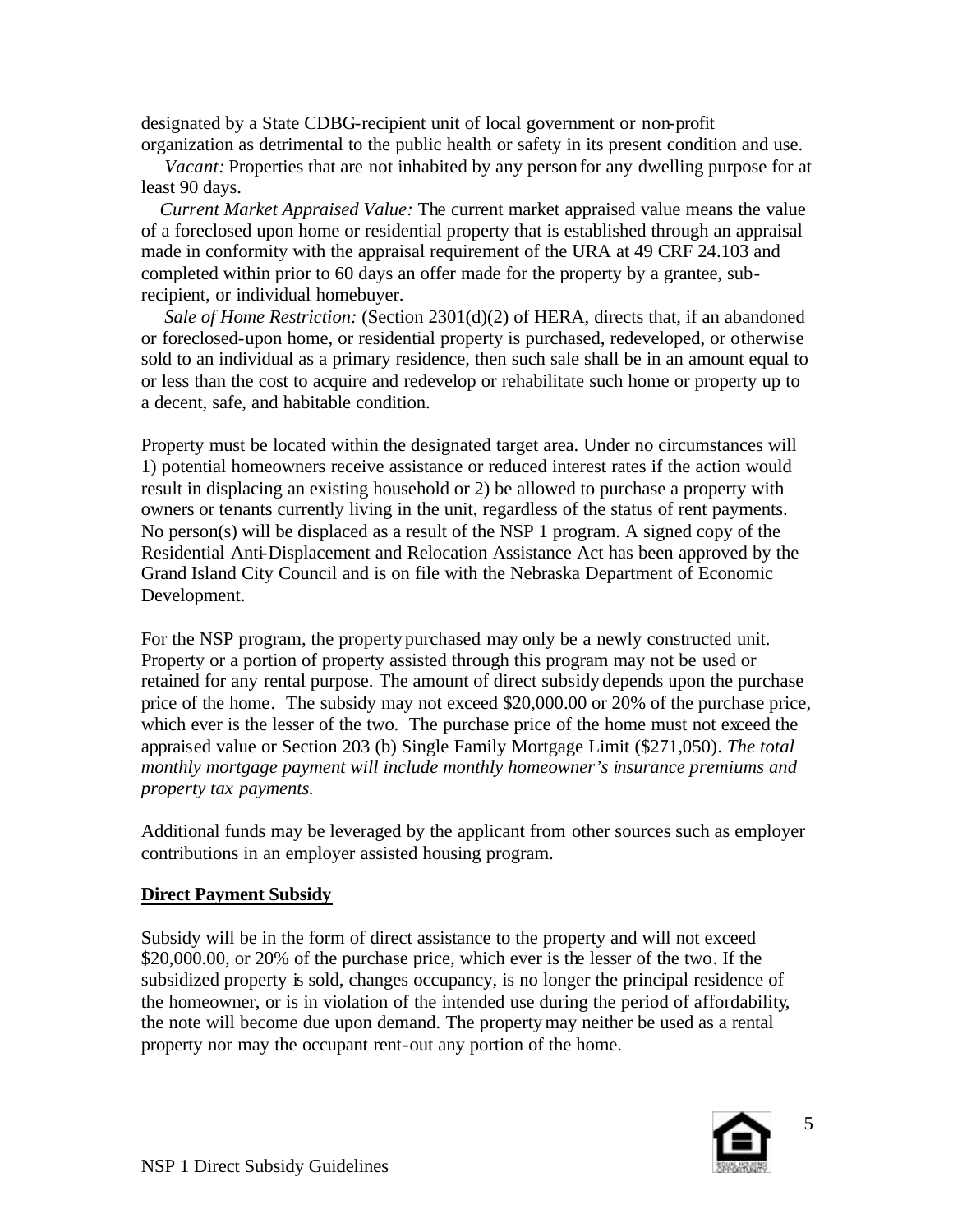The direct payment subsidy from the City of Grand Island will be secured by a second mortgage in the form of a Real Property Mortgage Lien for a period of *10 years*. The Mortgage Lien and a corresponding Promissory Note will be filed as a Public Record and filed with the Hall County Register of Deeds. Failure to abide by NSP 1 program regulations may result in legal action by the City of Grand Island.

The amount owed will decrease as follows:

| $00 - 12$ months        | 00%  |
|-------------------------|------|
| $13 - 24$ months        | 10%  |
| $25 - 36$ months        | 20%  |
| $37 - 48$ months        | 30%  |
| $49 - 60$ months        | 40%  |
| $61 - 72$ months        | 50%  |
| $72 - 84$ months        | 60%  |
| $85 - 96$ months        | 70%  |
| $96 - 108$ months       | 80%  |
| $108 - 120$ months      | 90%  |
| 120 - months plus 1 day | 100% |

The affordability period for homes purchased through Habitat for Humanity is ten (10) years. The homebuyer assumes a 0% interest first mortgage for a period of 20 to 30 years depending on applicant income compared to the purchase price of the home. The purchase price of a Habitat built home is less than fair market value because the cost to build a house for this program creates another level of affordability for very low income homebuyers. The second mortgage begins to be reduced after the  $5<sup>th</sup>$  year of purchase, reduces 20% annually for five (5) years and is forgiven at the end of ten (10) years. If a property is sold within ten (10) years of purchase, the home must be made available to homebuyers at or below 120% Area Median Income. Resale restrictions will be defined in the Note to Secure the Deed of Trust and the Deed of Trust, which will be filed with Hall County.

NSP 1 direct subsidy loans will be subject to subordination guidelines adopted September 22, 2009 by the Grand Island City Council. (APPENDIX )

#### **Lease Agreements**

Applicants may be required or elect to lease for a period of time prior to obtaining permanent financing. Community Development staff of the City have sole discretion to offer or require a lease. Applicants approved to lease a property will sign a City of Grand Island lease agreement. Rent will be based on the estimated total of the Principal, Interest, Taxes, and Insurance payment required for purchase.

The Housing Development Corporation (HDC) will act as Supervised Account Manager, manage applicant supervised accounts, and help determine appropriate use of the escrowed funds per NSP 1 guidelines. Rent will be paid directly to the Housing Development Corporation. All or a portion of the rent may be escrowed by the HDC in

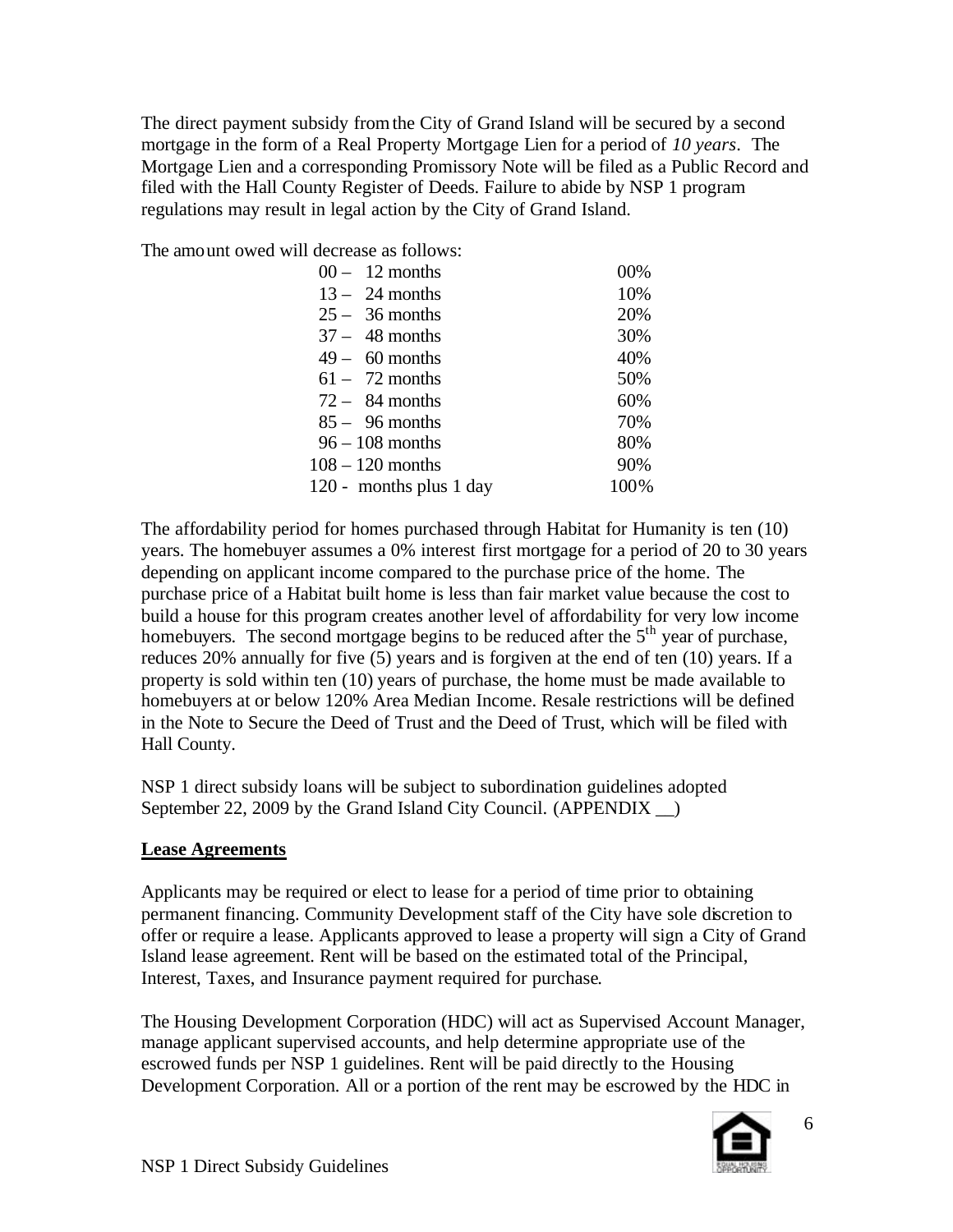an interest bearing account and can be used to escrow for homeowner contribution to permanent financing loan, closing costs, debt reduction, or other approved activity. The escrow account will be held in the name of the Housing Development Corporation and the use of the rents will be determined by the City with recommendation from HDC. If the renter/prospective homeowner does not purchase the home, all rents in the escrow account belong to the City.

During the lease agreement, the City of Grand Island may pay the property taxes and homeowners insurance. Tenants will be responsible for utilities, lawn maintenance, and/or snow removal. As outlined in the lease agreement, any modifications to the structure must be submitted in writing as a request to the City of Grand Island and approved in writing by the City prior to undertaking any modification. Pets may be allowed on the premises during the lease period with prior approval from the City of Grand Island. Tenants must provide proof of renters insurance which may be easily converted to homeowners insurance.

The City and/or the Housing Development Corporation will maintain keys to all locks and tenants must agree to allow the City and its partners the right to inspect the home.

#### **Return Applicants**

After an applicant has received direct subsidy and/or closing cost assistance, they will not be eligible for funds that are targeted at First Time Home Buyers again unless one of the following occurs:

a) the applicant received no monetary proceeds due to a divorce from the originally subsidized home and the verification of which is stated in the divorce decree, or

b) the unit was destroyed by an Act of God.

#### **Applicant Responsibility**

The applicant may select from an inventory of specific homes constructed with NSP 1 funds to purchase with Direct Subsidy. The purchase price to the buyer includes the cost to purchase the home and a realtor/finders fee. An applicant may be required to or elect to lease for a period of time. In that event, the applicant and the City will enter into a lease agreement. (SEE Lease Agreement section) A potential buyer may be asked to provide lawn care and/or snow removal during the lease period.

All applicants must attend a HUD or REACH approved First Time Homebuyer Class to be eligible for the program. A certificate of completion must be achieved prior to closing.

Applicants must maintain loan eligibility throughout the lease period. Applicants must not increase credit card balances, enter into any additional loan agreements, or assume responsibility for other debt loads. This includes co-signing loans for other individuals. If there is a change in the status of the household or loss of a job prior to the loan closing, the applicant must notify the City.

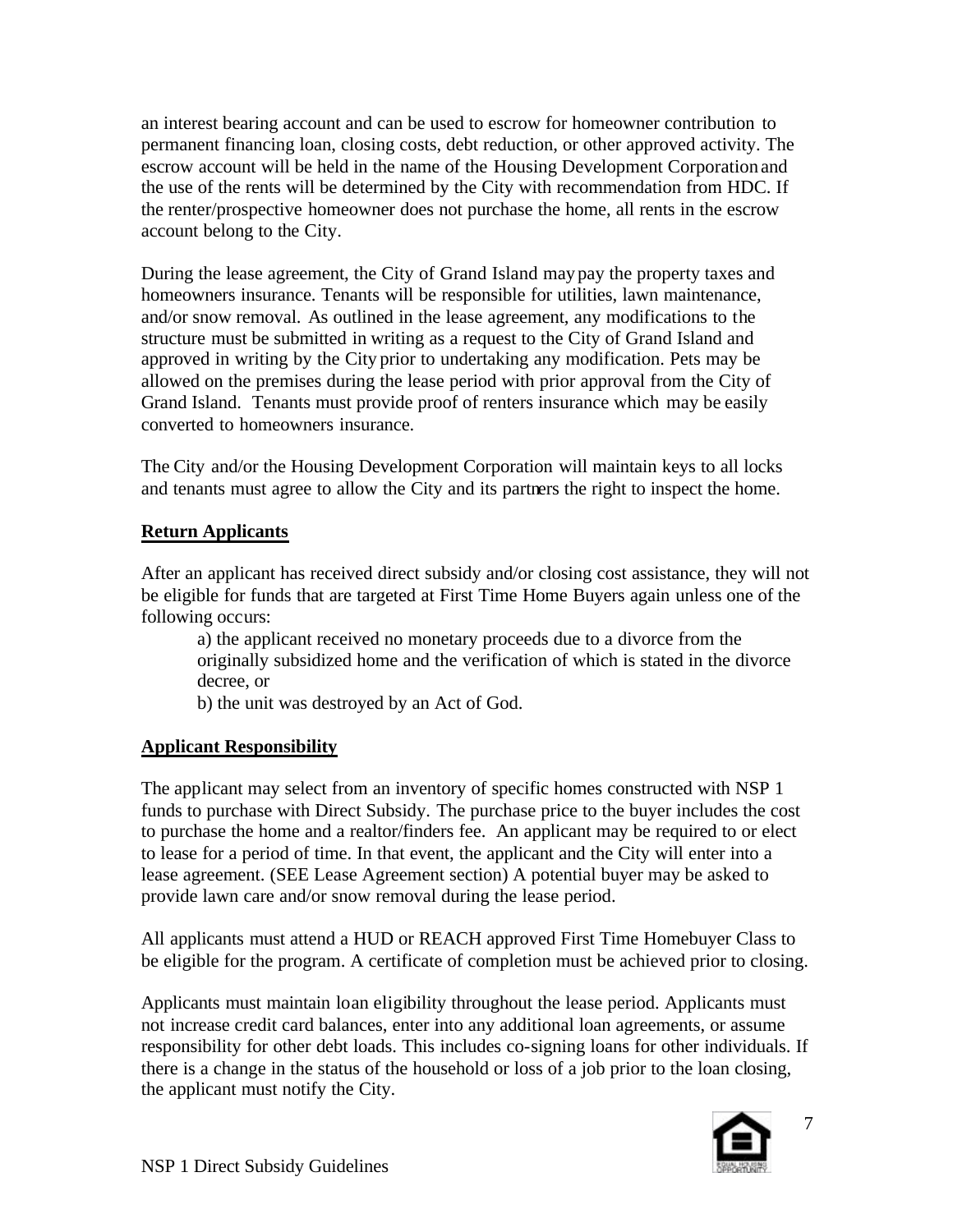#### **City of Grand Island Responsibility**

As reasonable, the City will expedite the purchase of a home once the applicant has made a selection. Application review and income verifications will be completed in a timely manner. The City is a public entity, therefore most documents are considered to be public record. However, personal information about the applicant (social security number, account numbers, etc.) will be confidential and not subject to public record requirements.

The City of Grand Island will follow Procurement Policies as adopted by the Grand Island City Council and set forth in Chapter 27 of City Code.

#### **Realtor and Seller Responsibility**

Realtors must contact the City prior to showing homes to an eligible buyer. The City will establish maximum purchase price and review the property for eligibility.

#### **Fair Housing Policy and Affirmative Marketing**

The City of Grand Island is an Equal Opportunity Employer, maintains an Affirmative Action Marketing Plan, and adheres to Fair Housing Policy. Fair Housing information will be distributed to all applicants who complete and return the Intake Application Packet. REACH and HUD approved First Time Homebuyer classes teach a legislative component within its curriculum. City staff and/or project partners attend at least one Fair Housing event annually.

The Neighborhood Stabilization Program 1 will adhere to:

- Section 110 of the Housing and Community Development Act of 1974, as amended
- Fair Labor Standards Act of 1938, as amended (29 USC 102 et seq)
- Davis Bacon Act as amended (40 USC 276-a 276 -5) And Section 2 of the June 13 1934 Act, as amended (48 Stat 948.40 USC 276 (c), popularly known as The Copeland Act
- Contract Work Hours and Safety Standards Act (40 USC 327 et seq
- Section 3 of the Housing and Urban Development Act of 1968 (12 USC 1701 (u)

Affirmative Action Measures

- Maintains Fair Housing section in public brochure racks in a high-traffic, public area in Grand Island City Hall
- The City has a Fair Housing Ordinance, which is in compliance with state law
- Distributes Fair Housing information to applicants
- Works with neighborhood associations and non-profit groups to promote affordable housing development for disparate groups
- Promotes Fair Housing through informational promotions on the Grand Island Educational Television scrolling display

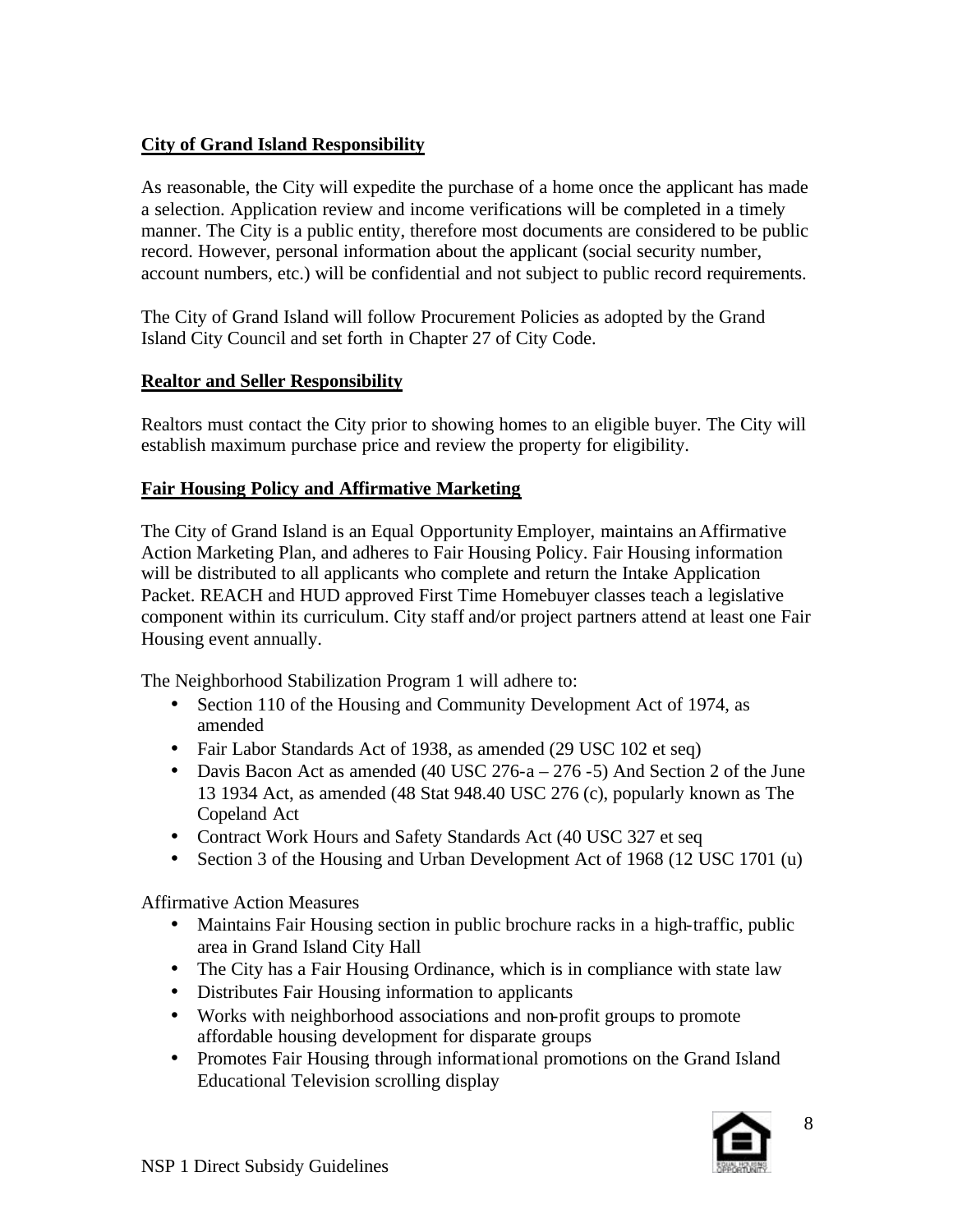- Attend Fair Housing training events
- Contract and partner with agencies to provide translation and/or special needs services
- Review Fair Housing activities annually to determine new distribution methods or reevaluate existing activities
- Community Development offices are handicapped accessible

#### **Grievance Procedures:**

In the event that any applicant feels he/she has been unfairly treated or discriminated against during the process of selection for the direct subsidy program, he/she may appeal the decision, specifying the complaint in writing to the Community Development Division for their consideration.

A written appeal must be submitted to Community Development staff within 15 calendar days after the reason for the appeal. The Community Development Advisory Committee will review the appeal and determine a course of action as appropriate. If needed, the Advisory Committee will make a recommendation to support or overturn the decision of Community Development staff within 45 days of receipt of the written appeal. The decision will be in writing and mailed to the applicant.

If a satisfactory resolution cannot be attained as a result of this meeting, the Advisory Committee may make a recommendation to the Grand Island City Council who can make the final determination for resolution.

#### **General (Conflict of Interest):**

No member of the governing body, official, employee, agent or member of their immediate family of the City of Grand island who exercises policy, decision-making functions or responsibilities in connection with the planning and implementation of the NSP program shall directly or indirectly benefit from this program, unless the Nebraska Department of Economic Development (NDED) has granted written exception to that member. This prohibition shall continue for one year after an individual's relationship with the City ends. Any other employee, officer, or board member may be eligible, but will be treated no differently in the determination of applications accepted for funding.

#### **Reuse of funds generated a sale of the property during the affordability period with recapture provisions for NSP 1 grant #09-3N-11:**

If a homeowner sells a property purchased with NSP 1 Direct Subsidy funds or homeownership changes for other reasons, the remaining balance will be due and payable to the City of Grand Island. The funds will be placed in an interest bearing account managed by the City. Property assisted for purchase through the Housing Development Corporation and the City of Grand Island will adhere to NSP recapture provisions.

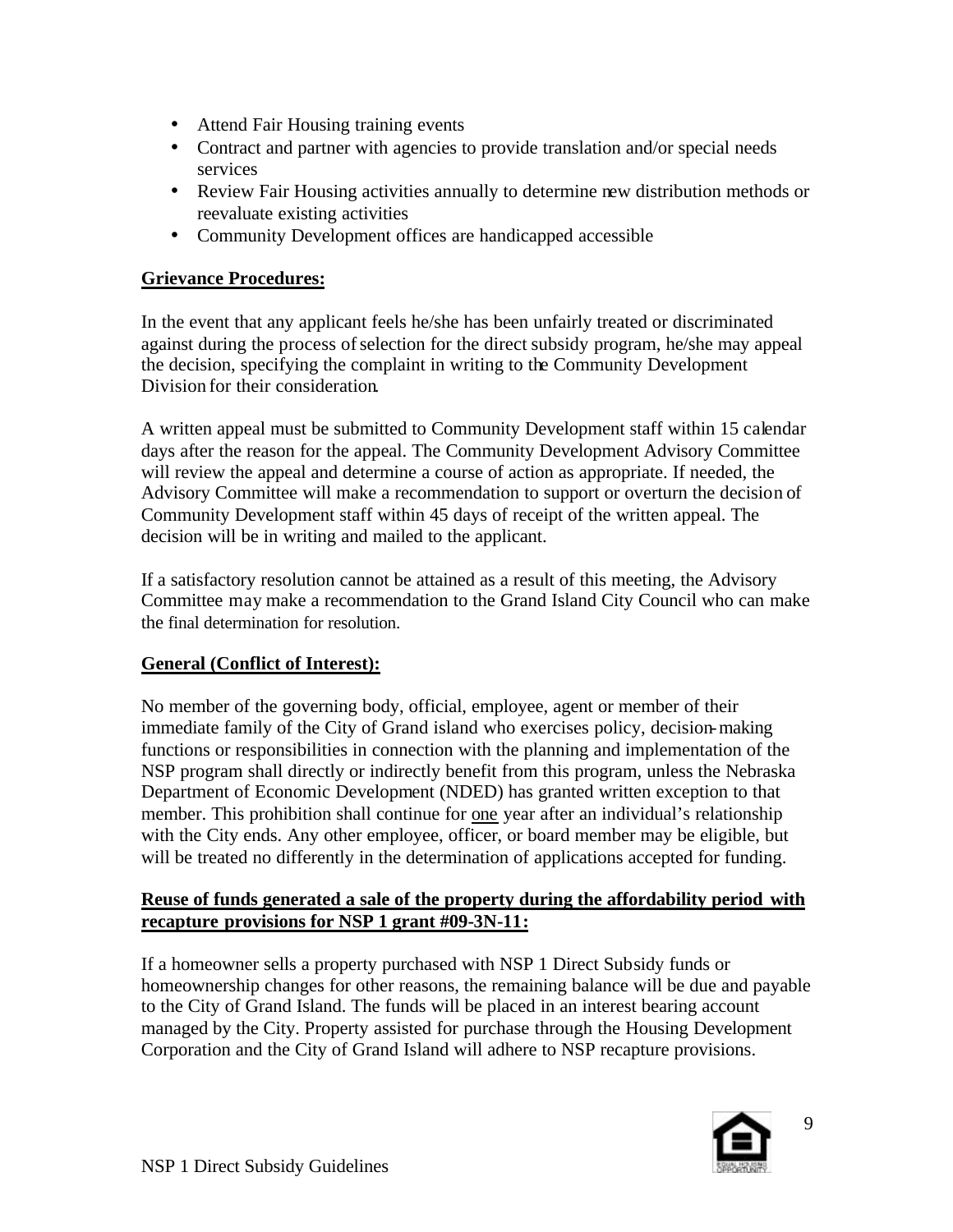Reuse funds may be used for allowable Community Development Block Grant activities and will be administered according to the City of Grand Island Reuse Plan, NSP 1 eligible activities until February 16, 2013. Thereafter, CDBG income limits and CDBG eligible activities will apply when applicable. The activity funded with reuse funds will follow current program guidelines as eligible uses until February 16, 2013. After February 16, 2013, funds must be used for CDBG-eligible housing activities. Reuse funds may be packaged with existing program funds; however, the most restrictive requirements apply.

Any amendment to the Reuse Plan must be approved by the Grand Island City Council and submitted to DED for final approval.

#### **Reuse of Program Income**

All program income the City of Grand Island received from the NSP 1 program will be placed into an interest bearing account and may be used for allowable NSP 1 activities until February 16, 2013 and, thereafter, for Community Development Block Grant activities. Reuse funds will be administered according to the City of Grand Island Reuse Plan, CDBG income limits and as applicable, NSP eligible activities or CDBG eligible housing activities, including allowable administrative fees, when applicable. The activity funded with reuse funds will follow current program guidelines. Reuse funds may be packaged with existing program funds; however, the most restrictive requirements apply.

Any amendment to the Reuse Plan must be approved by the Grand Island City Council and submitted to DED for final approval.

#### **Process for Amending Program Guidelines:**

In an ongoing effort to improve the quality of the City of Grand Island NSP 1 program, the City may accept suggestions to amend the guidelines from the public, program participants, other agencies, or partners. All proposals for amendments or changes will be considered and must be submitted in writing to Community Development staff and Advisory Committee. The Advisory Committee may forward the suggestions to the Grand Island City Council for approval.

Any guideline changes must be formally adopted by the City Council and submitted to the Nebraska Department of Economic Development for final approval. The guideline amendment(s) will only become effective following DED approval.

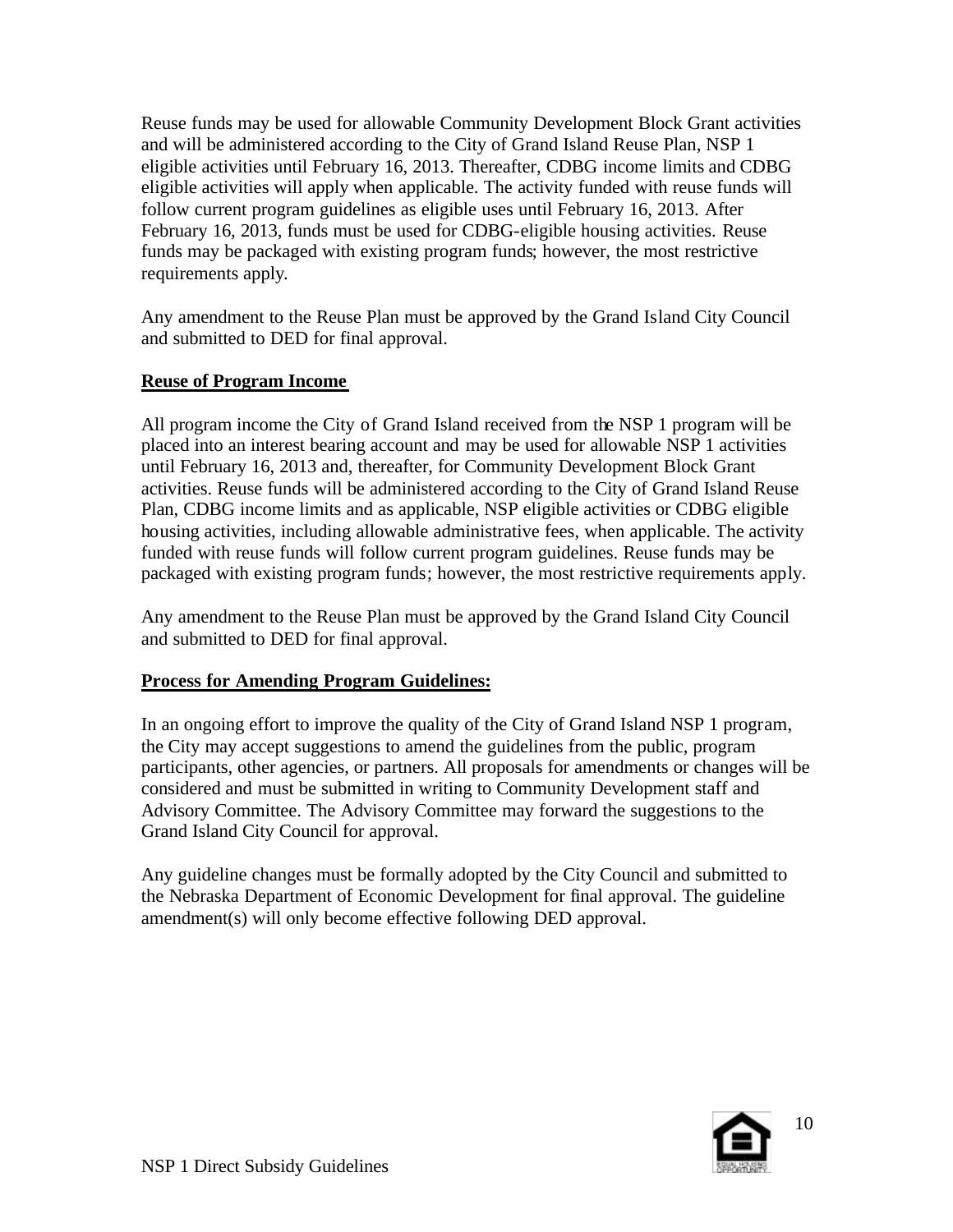**The Neighborhood Stabilization Program 1 guidelines were adopted by the Grand Island City Council on September 22, 2009 at a regularly scheduled Council meeting. Meeting minutes are on file with the City and available by request.** 

|                                                                                                                                                        | 9/22/09     |
|--------------------------------------------------------------------------------------------------------------------------------------------------------|-------------|
| <b>Margaret Hornady, Mayor</b>                                                                                                                         | <b>Date</b> |
| ${\bf Resolution} \# \_\_\_\_\_\_\_\_ \$                                                                                                               |             |
| These NSP 1 guidelines are hereby approved by the Nebraska Department of<br>Economic Development (NEDED) on this _______ day of _______________, 2009. |             |
| <b>DED Representative Name and Title</b>                                                                                                               | <b>DATE</b> |
| <b>Acknowledgement of receipt of Direct Subsidy Guidelines by homebuyer(s):</b>                                                                        |             |
| <b>BUYER</b>                                                                                                                                           | <b>DATE</b> |
| <b>BUYER</b>                                                                                                                                           | <b>DATE</b> |